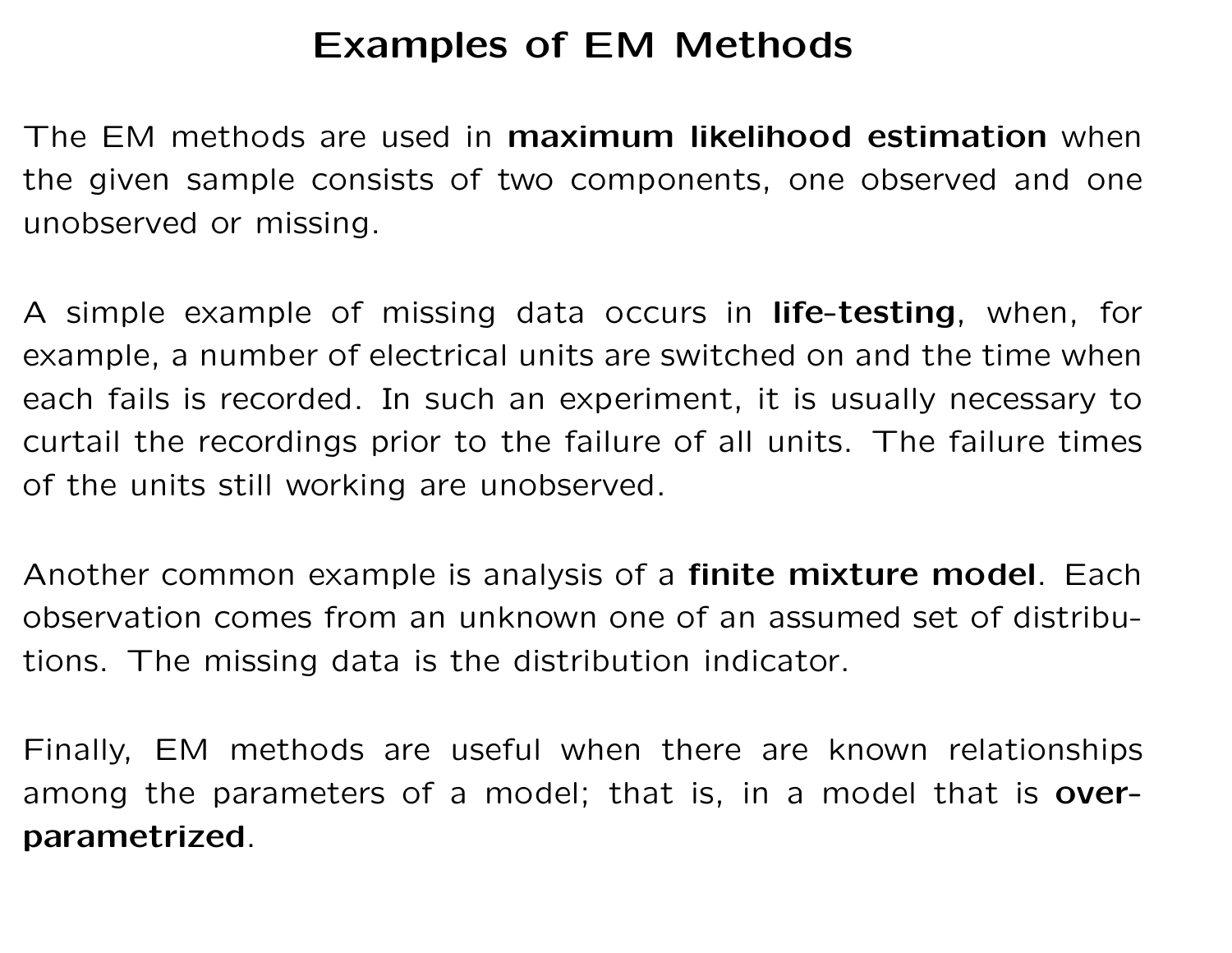## Missing Data

The missing data can be missing observations on the same random variable that yields the observed sample, as in the case of the censoring example.

The missing data can be from a different random variable that is related somehow to the random variable observed, such as the class membership in a finite mixture model.

Sometimes an EM method can be constructed based on an artificial "missing" random variable to supplement the observable data.

We call the actual observed data  $X$ , and the unobserved data,  $U$ .

Thus, we have "complete" data  $C = (X, U)$ .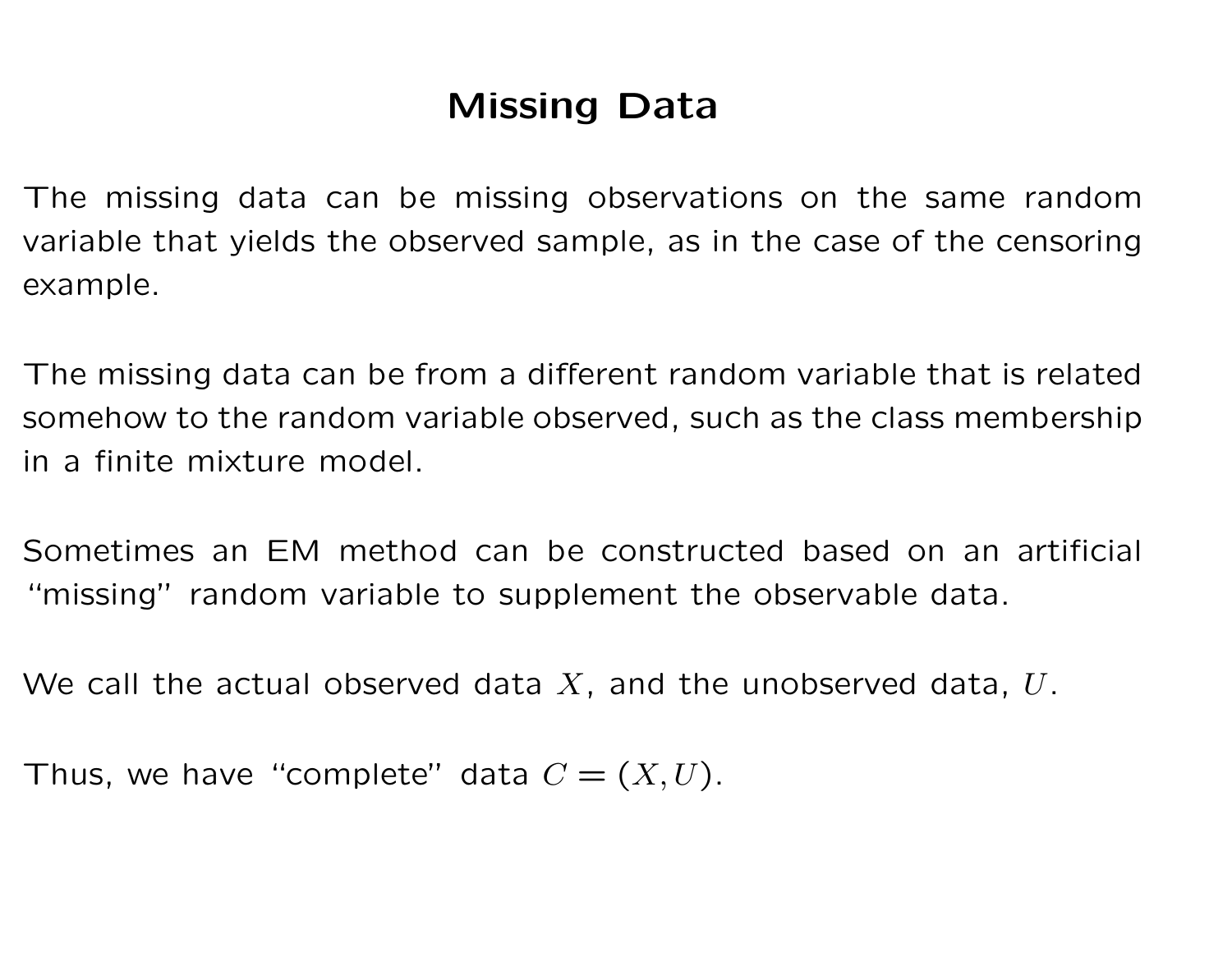### Likelihoods

Let  $L_C(\theta; c)$  be the likelihood of the complete data, and let  $L_X(\theta; x)$  be the likelihood of the observed data.

Let  $l_C(\theta; c)$  and  $l_X(\theta; x)$  be the corresponding log-likelihoods.

Our objective is to maximize the log-likelihood of the observed data,  $l_X(\theta; x)$ .

We will also use the conditional log-likelihood:

$$
l_{C|X}(\theta; c|x) = l_C(\theta; x, u) - l_X(\theta; x),
$$

or

$$
l_X(\theta; x) = l_C(\theta; x, u) - l_{C|X}(\theta; c|x).
$$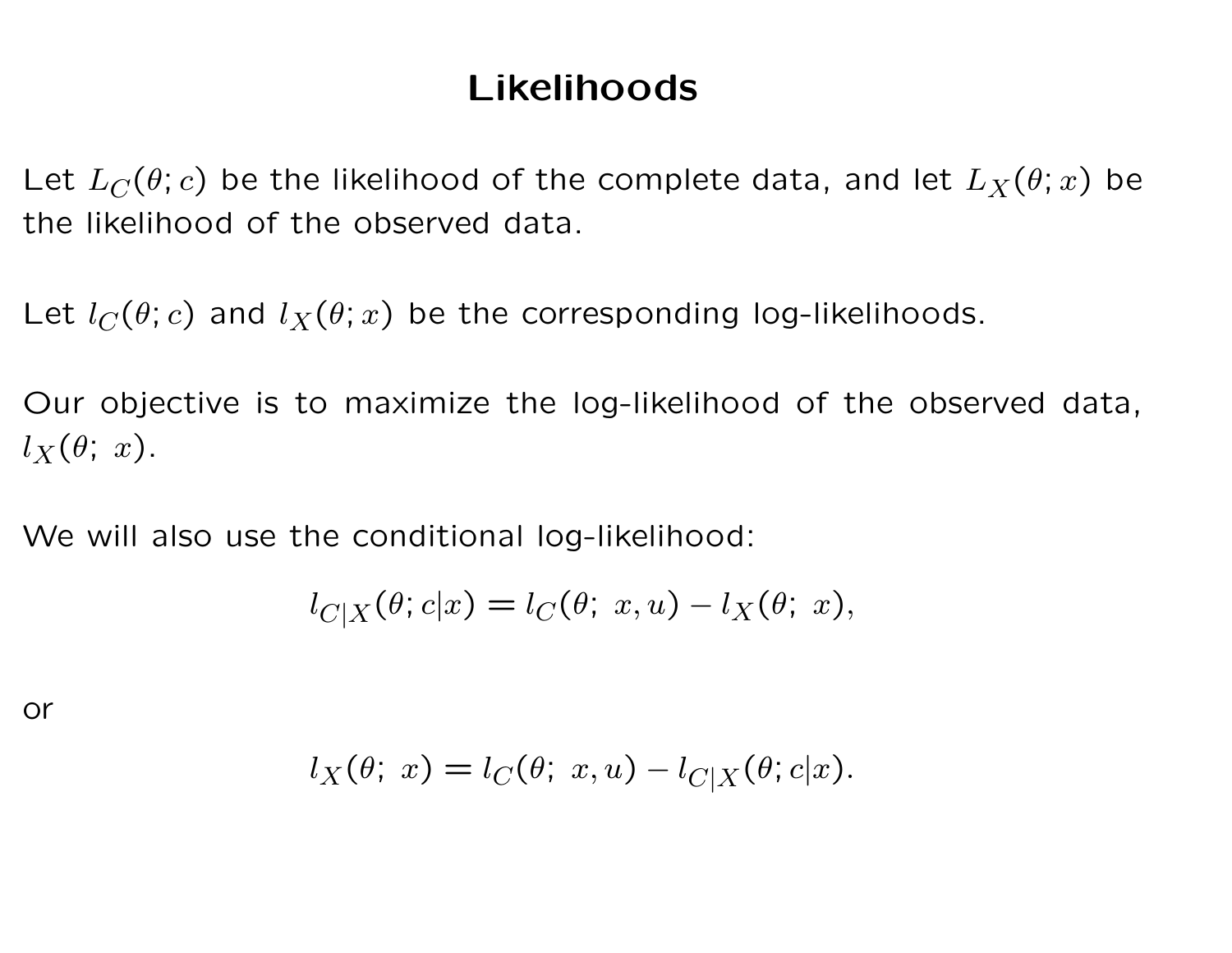# Conditional Expectation of the Log-Likelihood as a Function of  $U$

We now consider conditional expectations of the log-likelihoods as functions of the random variable U, given x, and for a fixed value of  $\theta$ , say  $\theta^{(a)}$ :

$$
\mathsf{E}_{U|x,\theta^{(a)}}(l_X(\theta; x)) = \mathsf{E}_{U|x,\theta^{(a)}}(l_C(\theta; x,U)) - \mathsf{E}_{U|x,\theta^{(a)}}(l_{C|X}(\theta;C|x)).
$$

Each term is nonnegative, and the term on the left is constant with respect to  $U$ .

Hence, we have

$$
l_X(\theta; x) \leq \mathsf{E}_{U|x,\theta^{(a)}}\left(l_C(\theta; x,U)\right).
$$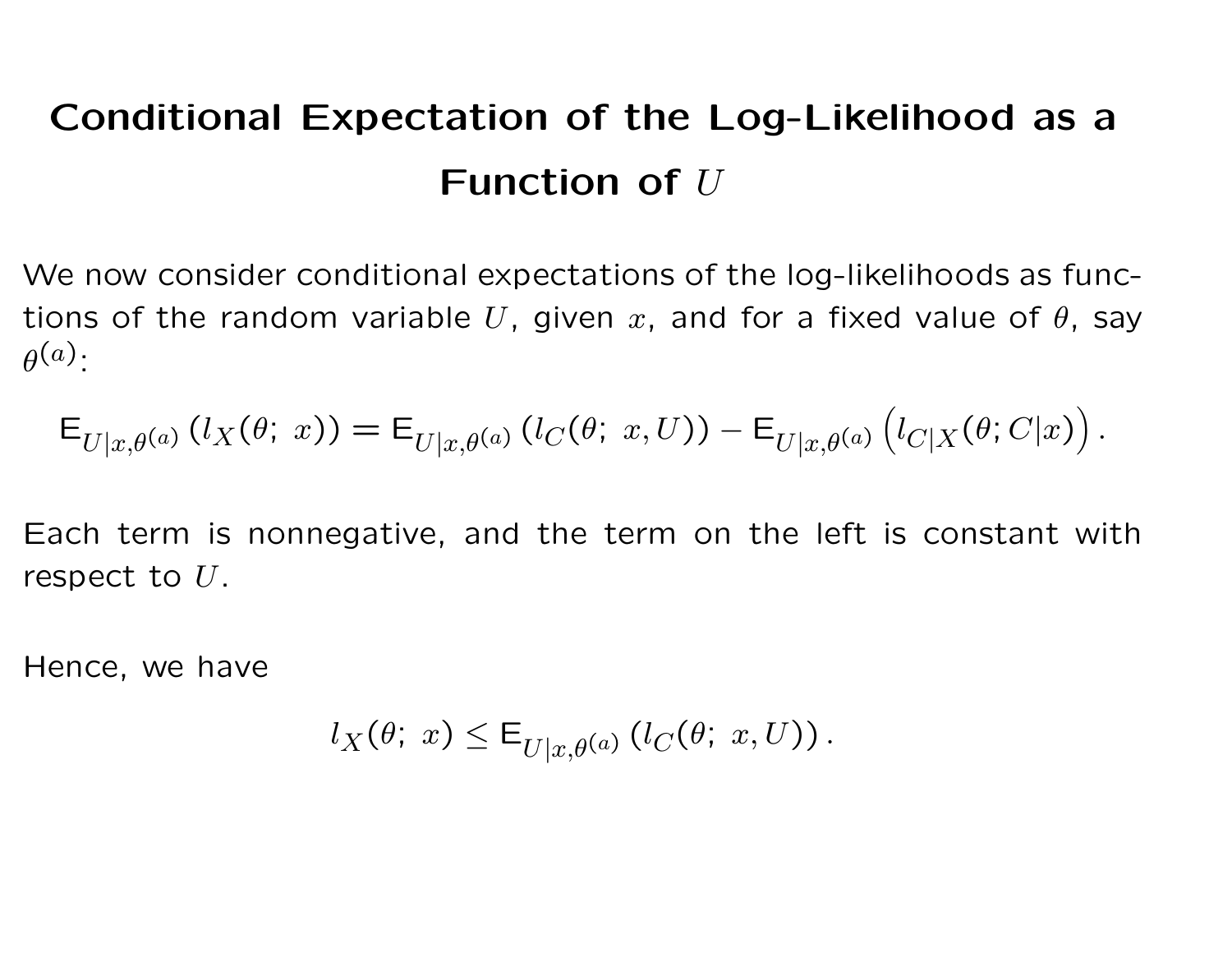#### Maximization of the Log-Likelihood

 $E_{U|x,\theta^{(k)}}(l_C(\theta; x,U))$ , which as we have seen, is an upper bound for  $l_X(\theta; x)$ , plays an important role in the EM method.

Let

$$
q_k(x,\theta) = \mathsf{E}_{U|x,\theta^{(k)}}(l_C(\theta; x,U)).
$$

We find  $\theta^{(1)}, \theta^{(2)}, \ldots$  by maximizing  $q_k(x,\theta).$ 

Given  $\theta^{(k)}$ , we determine  $\theta^{(k+1)}$  as the optimal value of  $\theta$  for  $\mathsf{E}_{U|x,\theta^{(k)}}$ . We then update  $q_k(x, \theta)$  using  $E_{U|x, \theta^{(k+1)}}$ .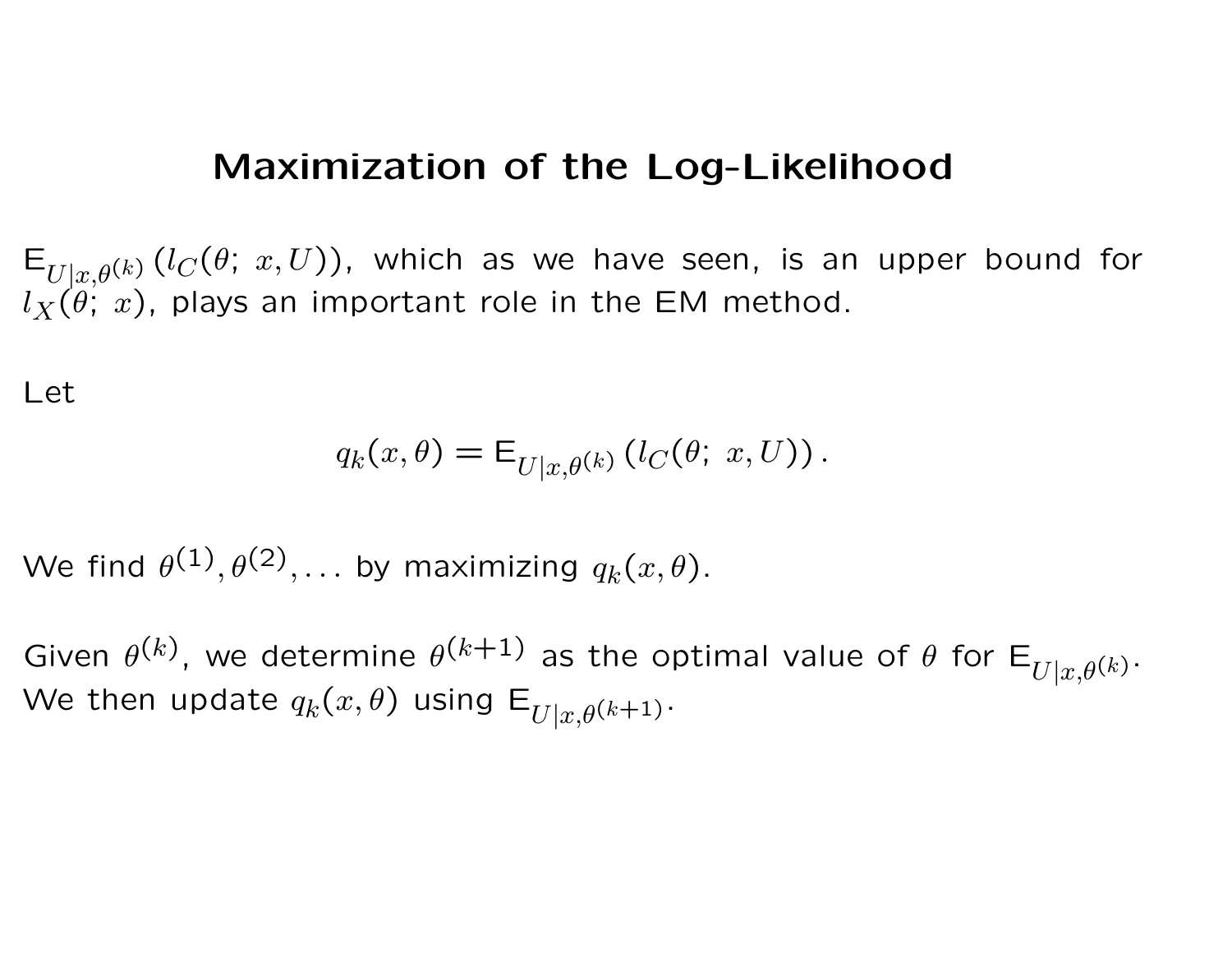### The EM Method

The EM approach to maximizing  $l_X(\theta ; x)$  has two alternating steps. The steps are iterated until convergence.

**E step**: compute  $q_k(x, \theta) = \mathsf{E}_{U|x, \theta^{(k)}}(l_C(\theta; x, U)).$ 

M step : determine  $\theta^{(k+1)}$  to maximize  $q_k(x,\theta)$ , or at least to increase it (subject to any constraints on acceptable values of  $\theta$ ).

The sequence  $\theta^{(\mathbf{1})}, \theta^{(\mathbf{2})}, \ldots$  converges to a local maximum of the observeddata likelihood  $l(\theta \, ; \, x)$  under fairly general conditions. (It can be very slow to converge, however.)

We also use essentially the same notation and terminology if we use the likelihoods  $L_X$  and  $L_C$  in place of the log-likelihoods.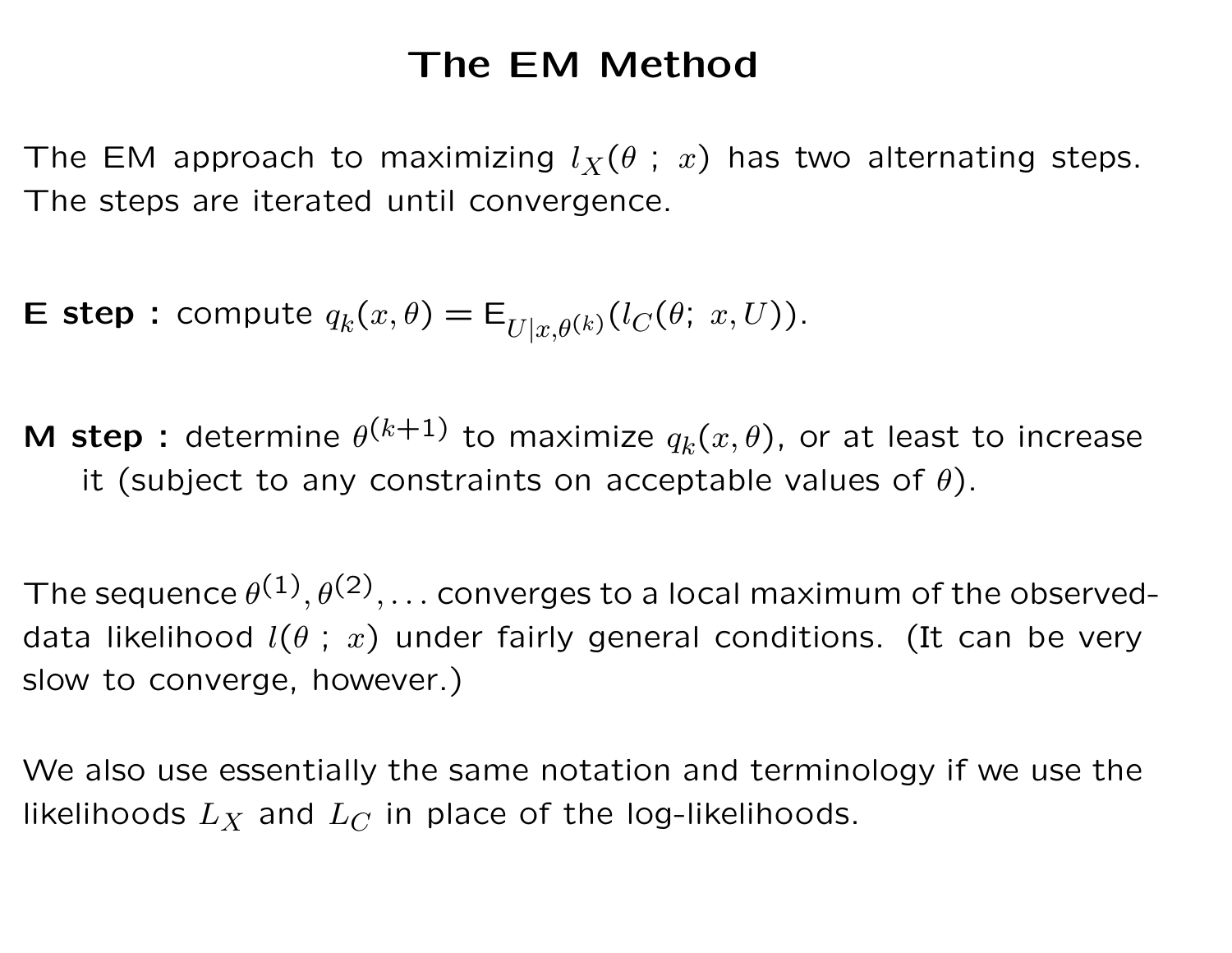#### Example 1

One of the simplest examples of the EM method was given by Dempster, Laird, and Rubin (1977). (The model goes back to an example discussed by Fisher, 1925, in Statistical Methods for Research Workers.)

Consider the multinomial distribution with four outcomes, that is, the multinomial with probability function,

$$
p(x_1, x_2, x_3, x_4) = \frac{n!}{x_1! x_2! x_3! x_4!} \pi_1^{x_1} \pi_2^{x_2} \pi_3^{x_3} \pi_4^{x_4},
$$

with  $x_1 + x_2 + x_3 + x_4 = n$  and  $\pi_1 + \pi_2 + \pi_3 + \pi_4 = 1$ .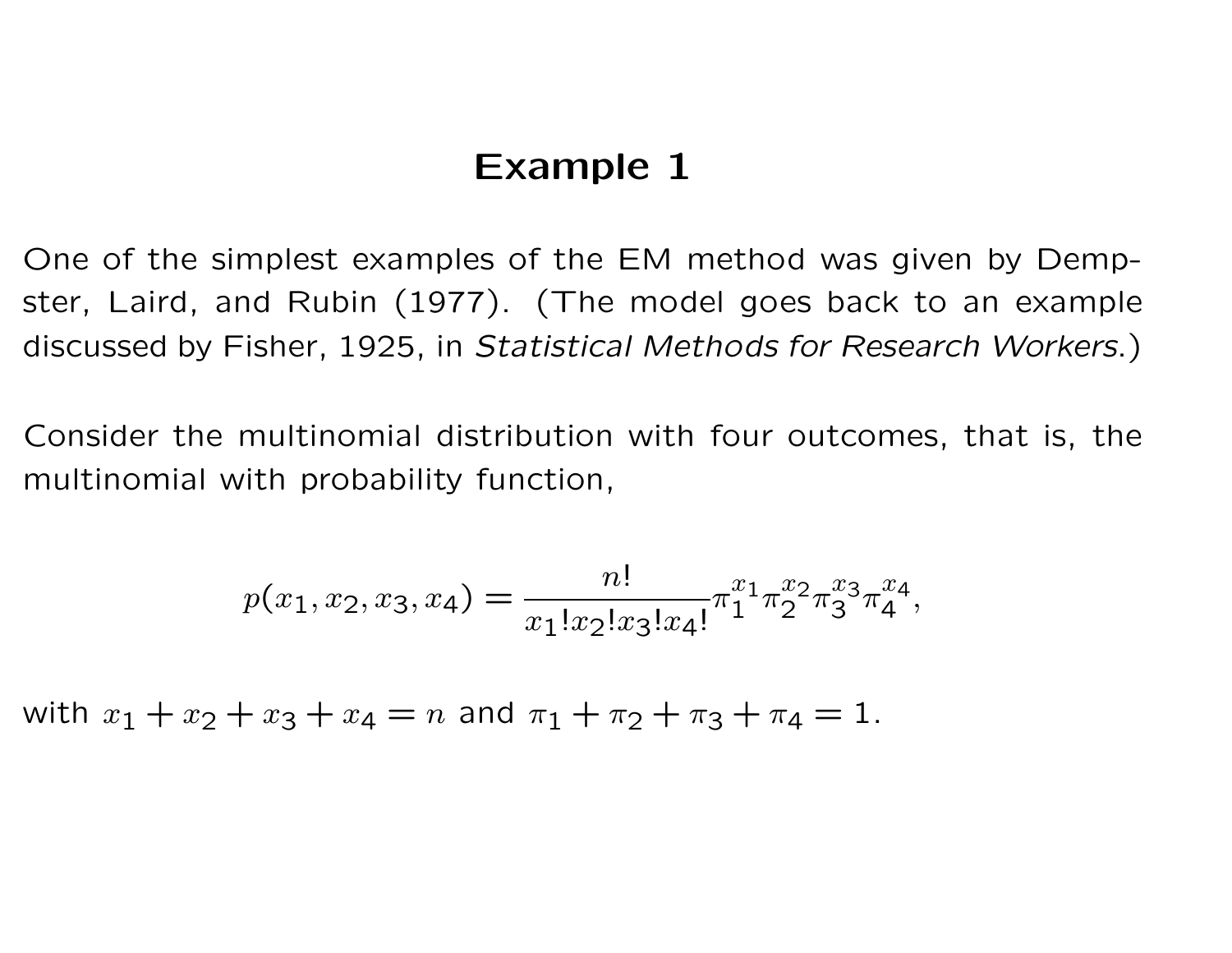Now, suppose the probabilities are related by a single parameter,  $\theta$ :

$$
\pi_1 = \frac{1}{2} + \frac{1}{4}\theta
$$
  
\n
$$
\pi_2 = \frac{1}{4} - \frac{1}{4}\theta
$$
  
\n
$$
\pi_3 = \frac{1}{4} - \frac{1}{4}\theta
$$
  
\n
$$
\pi_4 = \frac{1}{4}\theta
$$

where  $0 \le \theta \le 1$ . This relationship may arise from known facts about the phenomenon giving rise to the individual groups in the multinomial distribution.

The multinomial is overparametrized.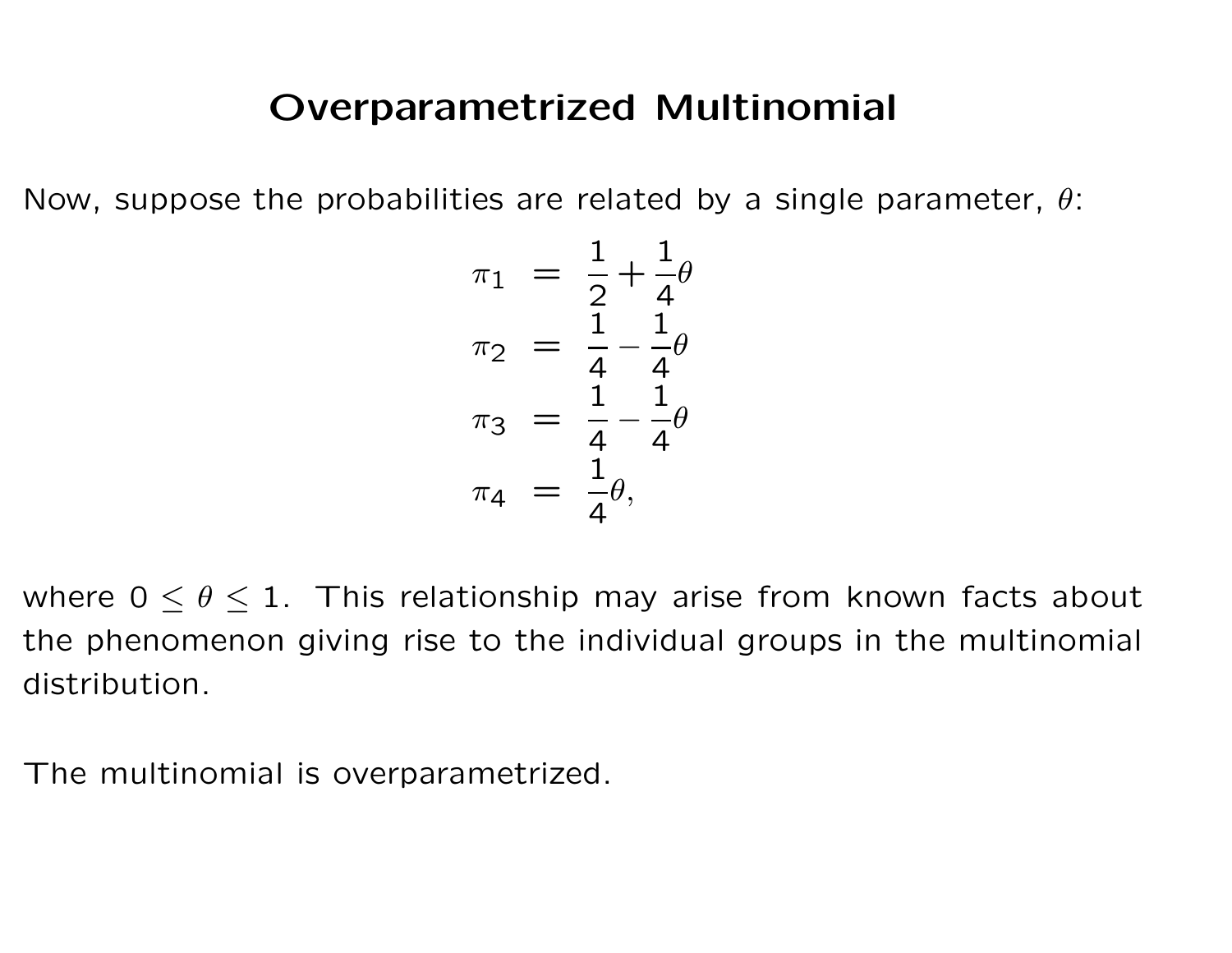Given an observation  $x = (x_1, x_2, x_3, x_4)$ , the log-likelihood function is

$$
l(\theta) = x_1 \log(2 + \theta) + (x_2 + x_3) \log(1 - \theta) + x_4 \log(\theta) + c.
$$

Dempster, Laird, and Rubin used the data  $n = 197$  and  $x = (125, 18, 20, 34)$ .

The objective is to estimate  $\theta$  by maximizing  $l(\theta)$ .

Notice that for this simple problem, the MLE of  $\theta$  can be determined by solving a simple polynonial equation, because

$$
\frac{\mathrm{d}l(\theta)}{\mathrm{d}\theta} = \frac{x_1}{2+\theta} - \frac{x_2 + x_3}{1-\theta} + \frac{x_4}{\theta}.
$$

Let's proceed, however, with an EM formulation.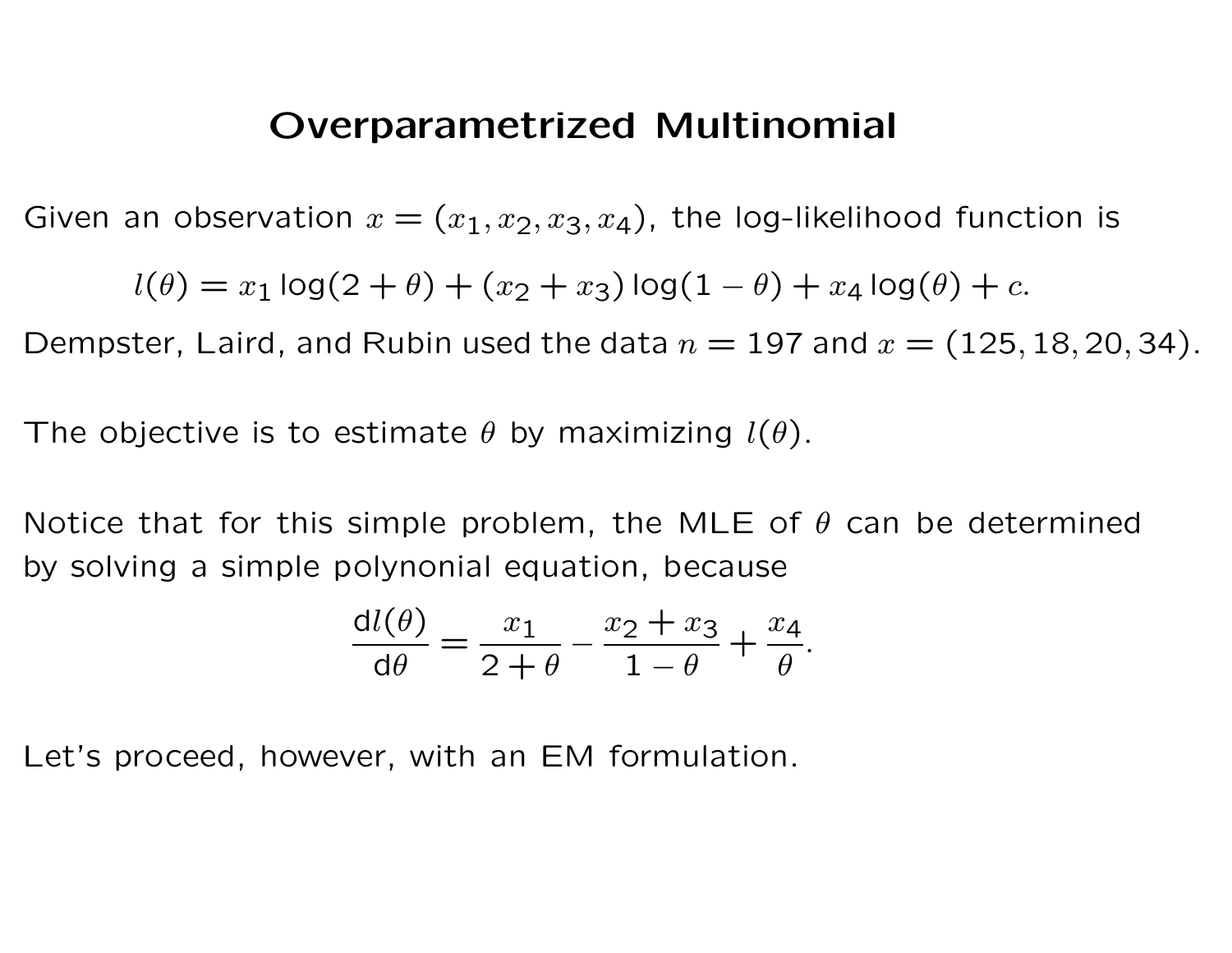We notice that  $\pi_2 = \pi_3$ , and  $\pi_1 = \pi_4 + 1/2$ .

This suggests that we might form a binomial distribution, but we would have to break the first class into two pieces, one corresponding to  $\pi_4$ and one to  $1/2$ .

So to use the EM algorithm on this problem, we can think of a multinomial with five classes, which is formed from the original multinomial by splitting the first class into two with associated probabilities  $1/2$  and  $\theta/4$ .

The original variable  $x_1$  is now the sum of  $u_1$  and  $u_2$ .

The vector  $c = (u_1, u_2, x_2, x_3, x_4)$  is the complete data.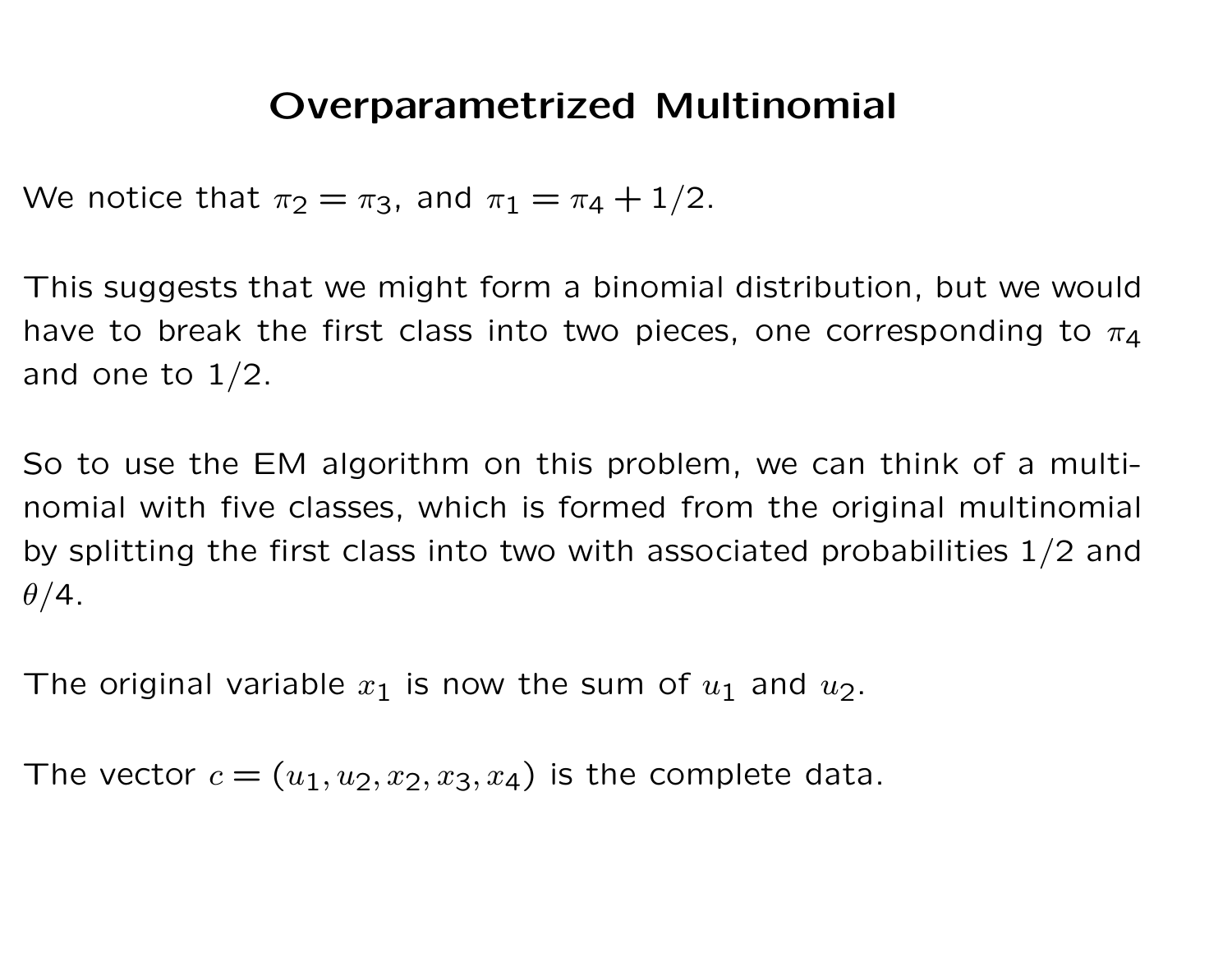Under this reformulation, we now have a maximum likelihood estimate of  $\theta$  by considering  $u_2 + x_4$  to be a realization of a binomial with  $n =$  $u_2 + x_4 + x_2 + x_3$  and  $\pi = \theta$ .

However, we do not know  $u_2$ .

Proceeding as if we had a five-outcome multinomial observation with two missing elements, we have the log-likelihood for the complete data,

$$
l_C(\theta) = (u_2 + x_4) \log(\theta) + (x_2 + x_3) \log(1 - \theta),
$$

which has a maximum at

$$
\theta = \frac{u_2 + x_4}{u_2 + x_2 + x_3 + x_4}.
$$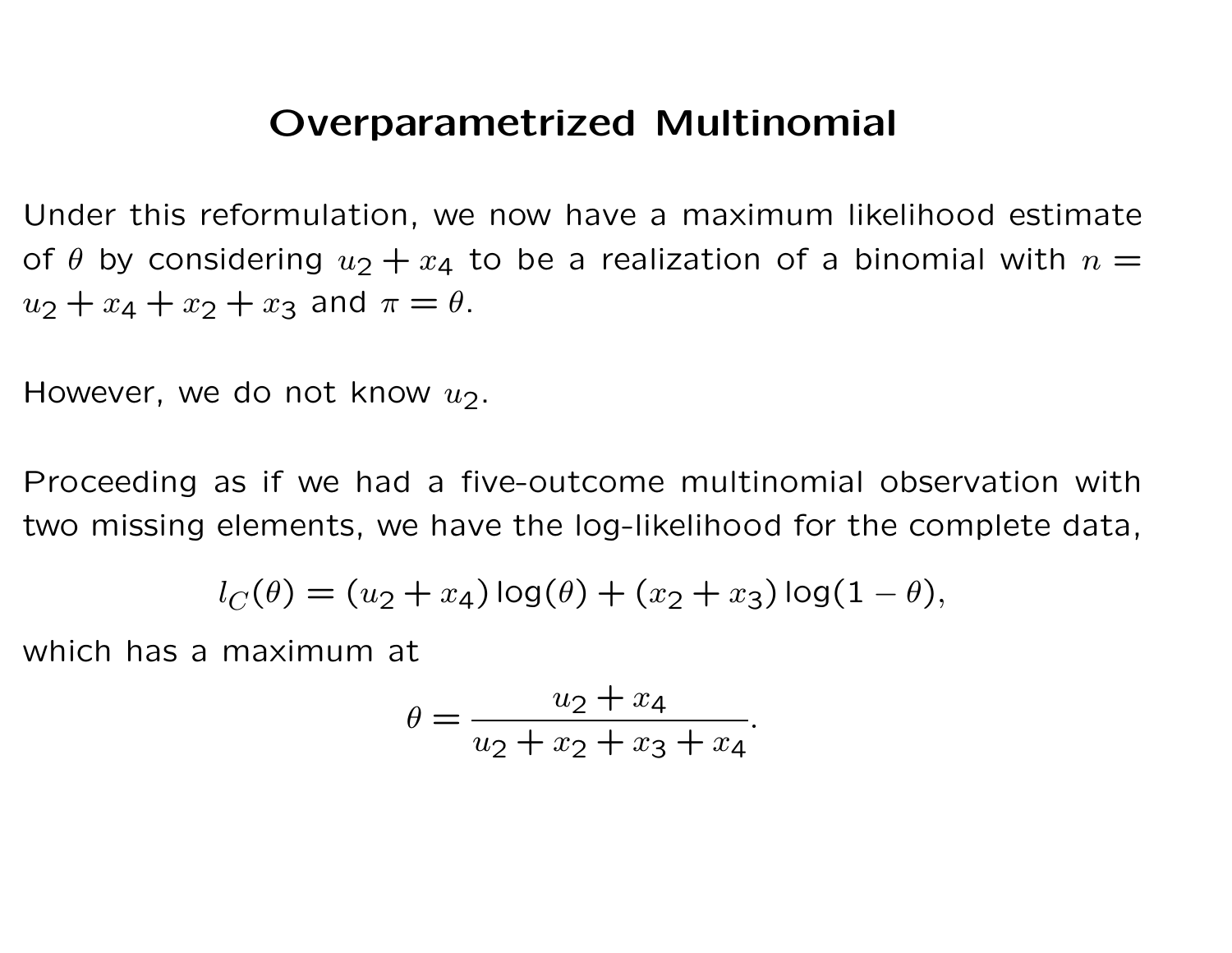The E-step of the iterative EM algorithm fills in the missing or unobservable value with its expected value given a current value of the parameter,  $\theta^{(k)}$ , and the observed data. Because  $l_C(\theta)$  is linear in the data, we have

 $E_{U_2|x,\theta^{(k)}}(l_C(\theta)) = E_{U_2|x,\theta^{(k)}}(U_2+x_4) \log(\theta) + E_{U_2|x,\theta^{(k)}}(x_2+x_3) \log(1-\theta).$ Under this setup, with  $\theta = \theta^{(k)}$ ,

$$
\mathsf{E}_{U_2|x,\theta^{(k)}}(U_2) = \frac{1}{4}x_1\theta^{(k)} / \left(\frac{1}{2} + \frac{1}{4}x_1\theta^{(k)}\right)
$$
  
=  $u_2^{(k)}$ .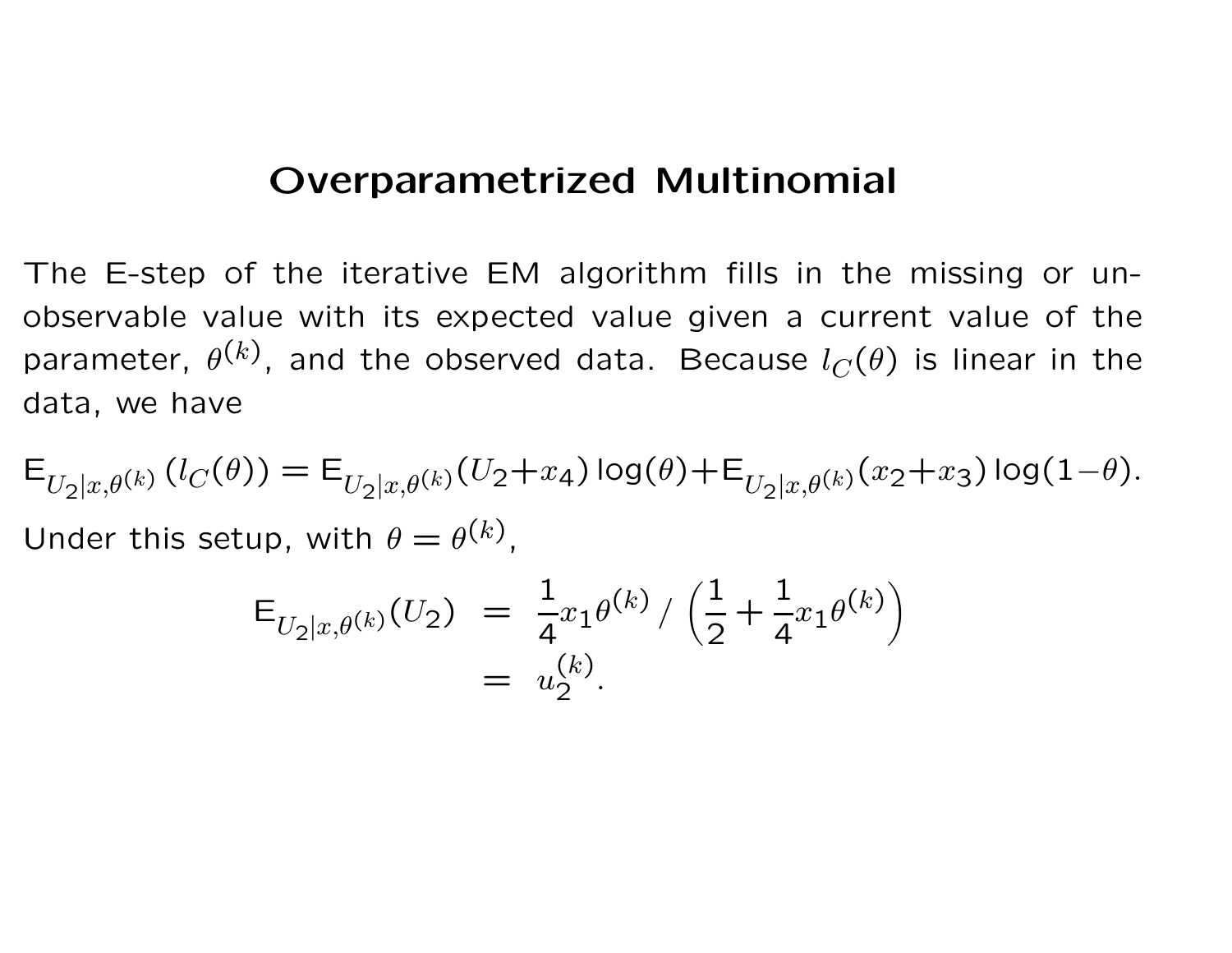We now maximize  $E_{U_2|x,\theta^{(k)}}(l_C(\theta))$ .

We have a closed-form solution. The maximum occurs at

$$
\theta^{(k+1)} = (u_2^{(k)} + x_4)/(u_2^{(k)} + x_2 + x_3 + x_4),
$$

and this becomes the new value of  $\theta$ .

The following R statements execute a single iteration, after we initialize t.k

```
u2.k \leftarrow x[1]*t.k/(2+t.k)t.kp1 <- ( u2.k + x[4] ) / (sum(x) - x[1] + u2.k)
```
Beginning with t.k in the range of 0.1 to 0.9, this converges to within  $10^{-7}$  in less than 10 iterations.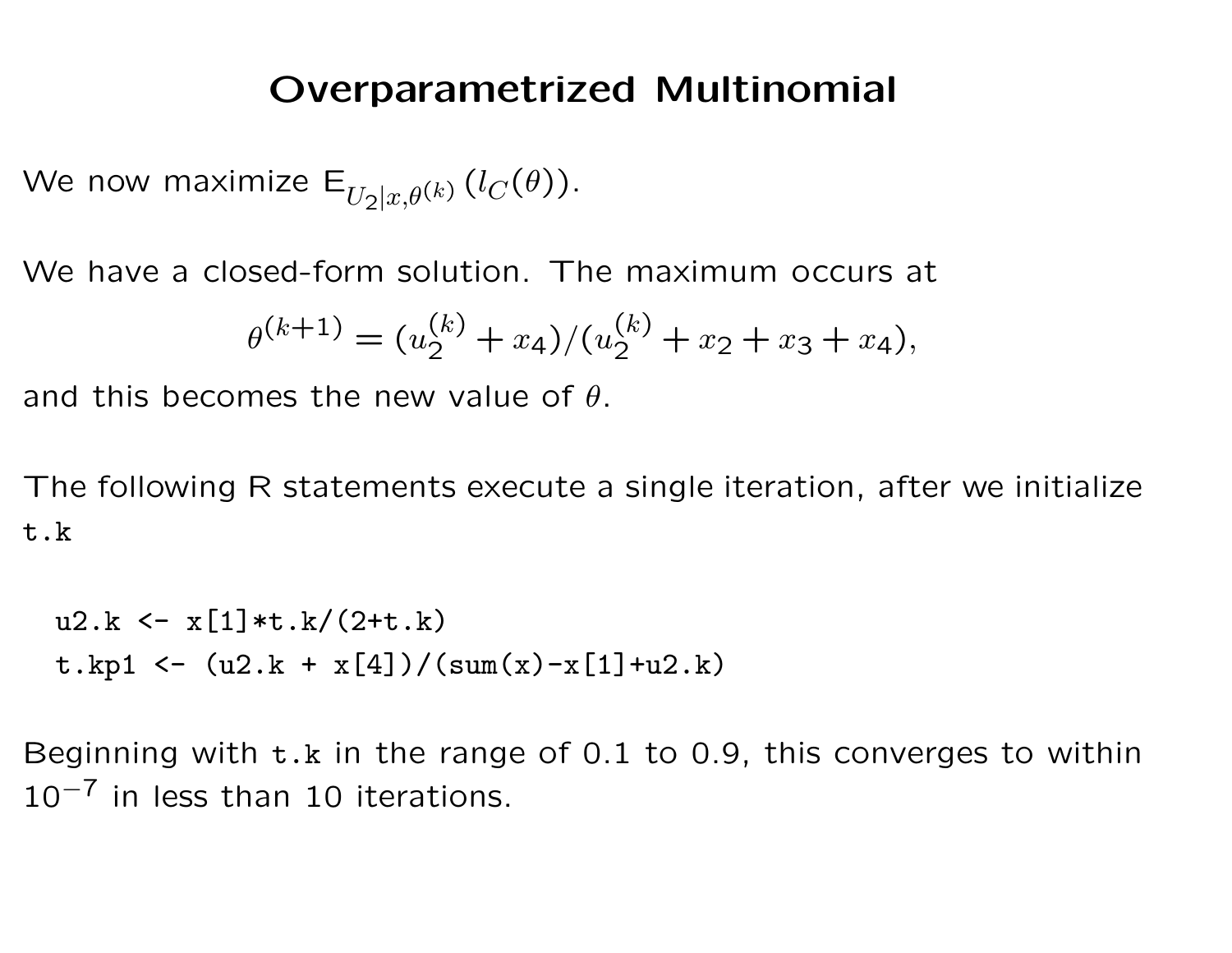### Testing for Convergence

We can put the R statements in a loop so long as we test for convergence, and put a limit on the number of iterations.

```
# initialize t.k and t.kp1 (must be different).
# t.kp1 is the starting value.
# initialize control values, eps and maxit.
```

```
while (abs(t.k-t.kp1)>eps & iter <= maxit)
\left\{ \right.iter <- iter + 1
  t.k < -t.kp1u2.k \leftarrow x[1]*t.k/(2+t.k)
  t.kp1 <- ( u2.k + x[4] ) / (sum(x) - x[1] + u2.k)}
```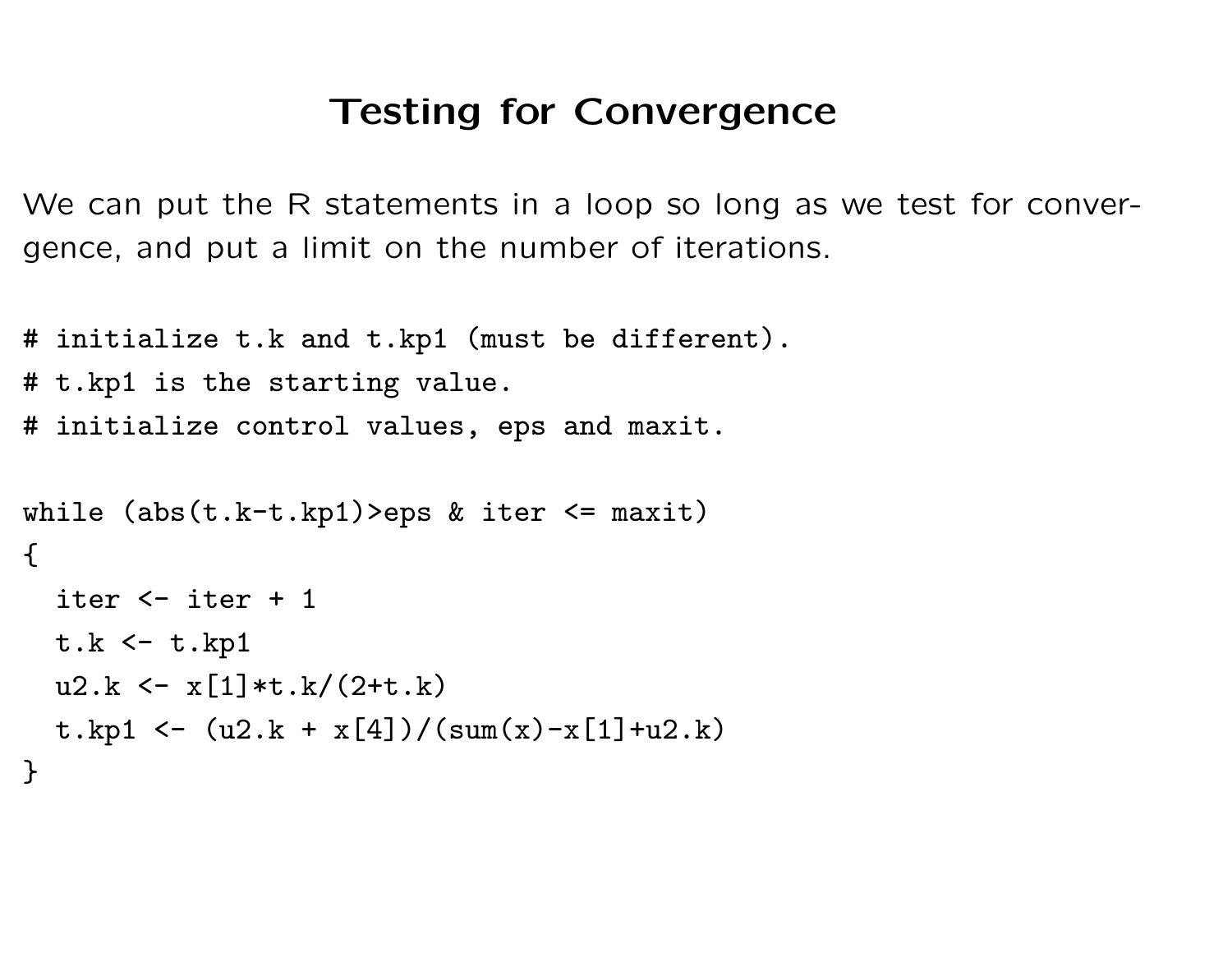### Example 2

#### A Life-Testing Experiment Using an Exponential Model

The exponential model for failure times is

$$
p(t) = \frac{1}{\theta} e^{-t/\theta}.
$$

In the classic life-testing experiment,  $n$  items are put on test, and the failure times of  $n_1$  are recorded, while all is known of the remaining  $n-n_1$ is the time at which they were taken from the test. The complete data would be the failure times for all *n* items:  $t_1, \ldots, t_n$ .

The data that we actually have is the set  $t_1,\ldots,t_{n_1},c_{n_1+1},\ldots,c_n$ , where we have indexed the observations so that the first  $n_1$  correspond to those with observed failure times, and  $c_{n_1+1}, \ldots, c_n$  are the censored times for the remaining items; that is, the times at which they were removed from the test.

If  $n_1+1\leq j\leq n,$  then all that is known about  $t_j$  is that  $t_j\geq c_j.$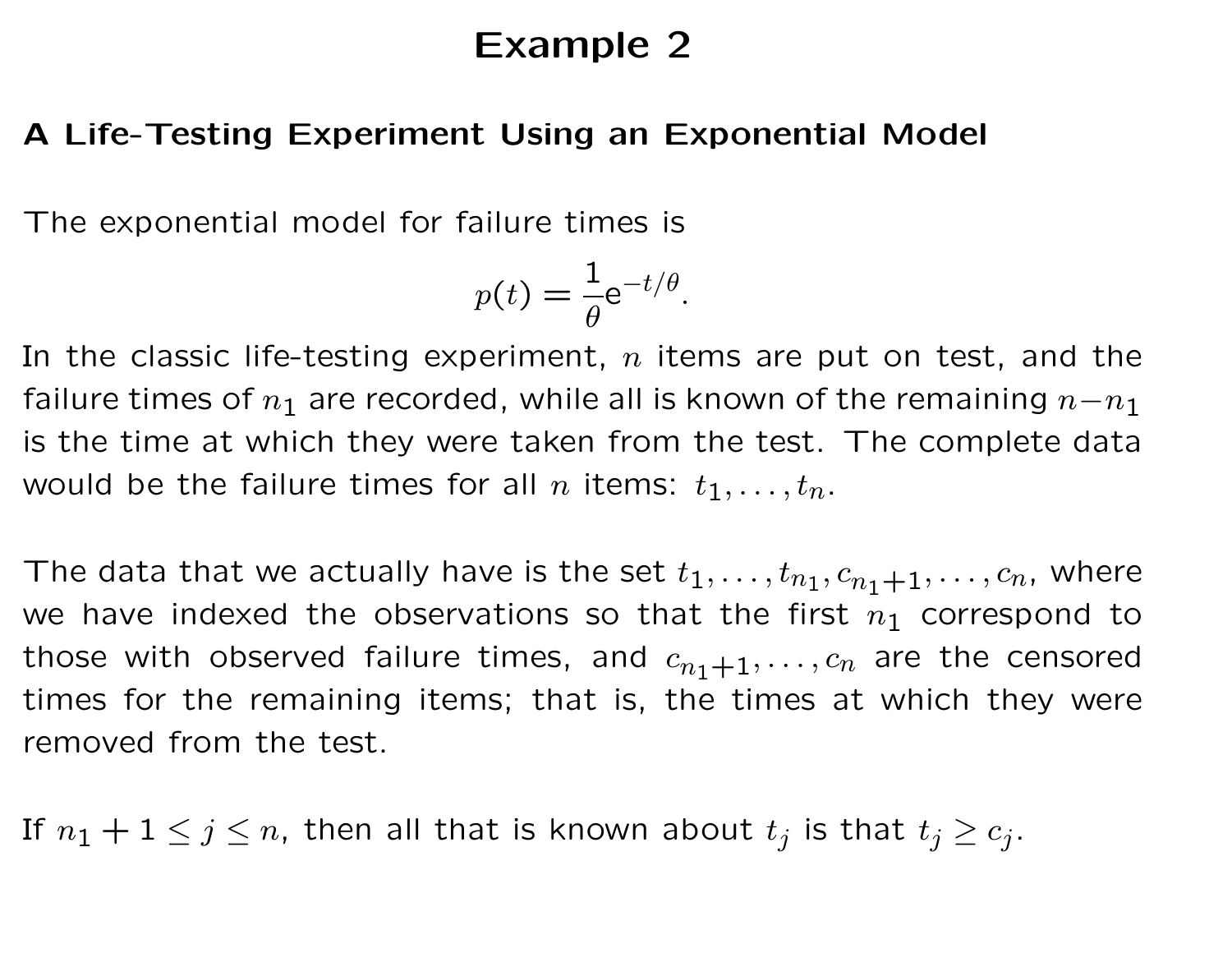# A Life-Testing Experiment Using an Exponential Model

Given the data vector  $x$ ,

$$
x=(t_1,\ldots,t_{n_1},c_{n_1+1},\ldots,c_n),
$$

the objective is to obtain the MLE of  $\theta$ .

The probability of units  $n_1+1$  through n exceeding the values  $c_{n_1+1}, \ldots, c_n$ (or  $x_{n_1+1}, \ldots, x_n$  is e  $\sum_{i=n_1+1}^{n} x_i \theta$ , the log-likelihood for the observed data is

$$
l(\theta) = -n_1 \log(\theta) - \sum_{i=1}^n x_i \theta.
$$
 (1)

The maximum of this is easily obtained of course. It occurs at

$$
\hat{\theta} = \sum_{i=1}^{n} x_i / n_1.
$$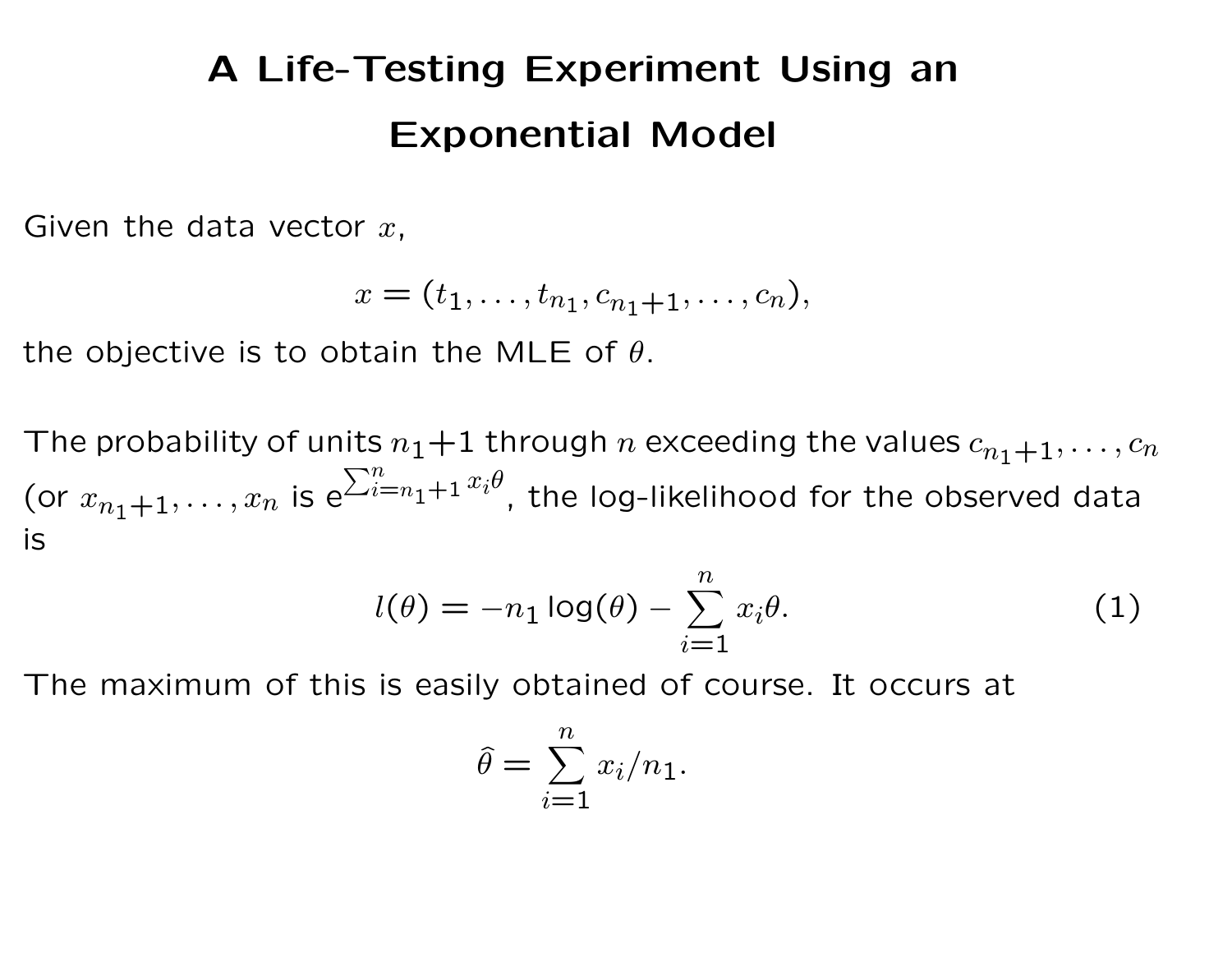# A Life-Testing Experiment Using an Exponential Model

Let's use the EM method to approach the problem from the standpoint of how to deal with the missing data.

The log-likelihood for the complete data is

$$
l_C(\theta) = -n \log(\theta) - \sum_{i=1}^n t_i \theta,
$$

where, for  $j > n_1$ ,  $t_j$  is the unobserved realization of the random variable corresponding to time of failure.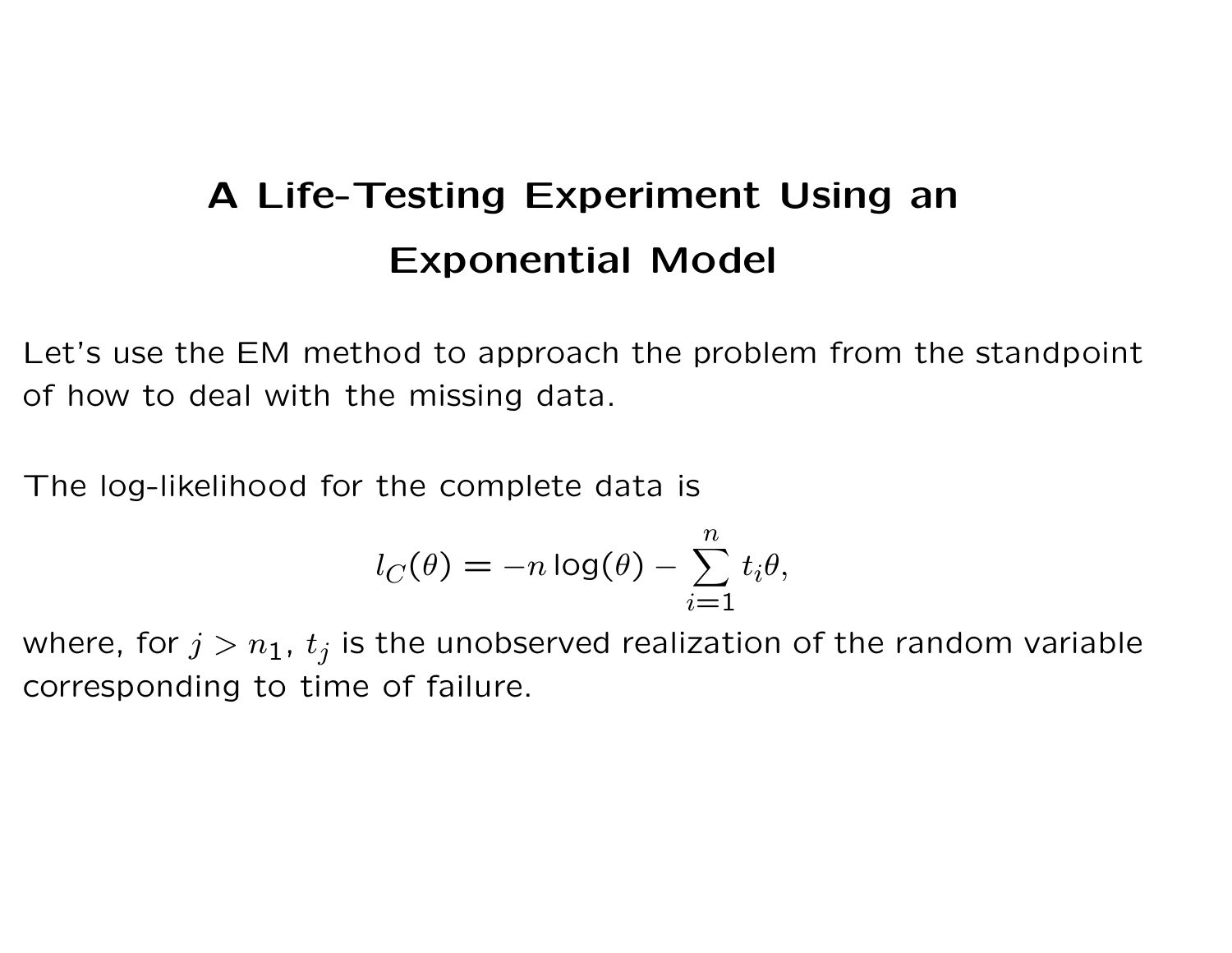## A Life-Testing Experiment Using an Exponential Model

In the EM formulation for this problem, we first get the E step.

Given the observed values of t, and, for a given value of  $\theta$ , say  $\theta^{(k)}$ , taking the expectation of the complete log-likelihood for random variables  $T_{n_1+1}, \ldots, T_n$ , we get for the E step,

$$
q^{(k)} = -n \log(\theta^{(k)}) - \left(\sum_{i=1}^{n_1} x_i + \sum_{i=n_1+1}^n (x_i + \theta^{(k)})\right) / \theta^{(k)}
$$
  
= 
$$
-n \log(\theta^{(k)}) - \left(\sum_{i=1}^n x_i + (n - n_1)\theta^{(k)})\right) / \theta^{(k)}
$$

This is similar to equation (1), and the M step is straightforward. It is the value that maximizes it, that is,  $\theta^{(k+1)}$ 

$$
\theta^{(k+1)} = \left(\sum_{i=1}^{n} x_i + (n - n_1)\theta^{(k)}\right) / n.
$$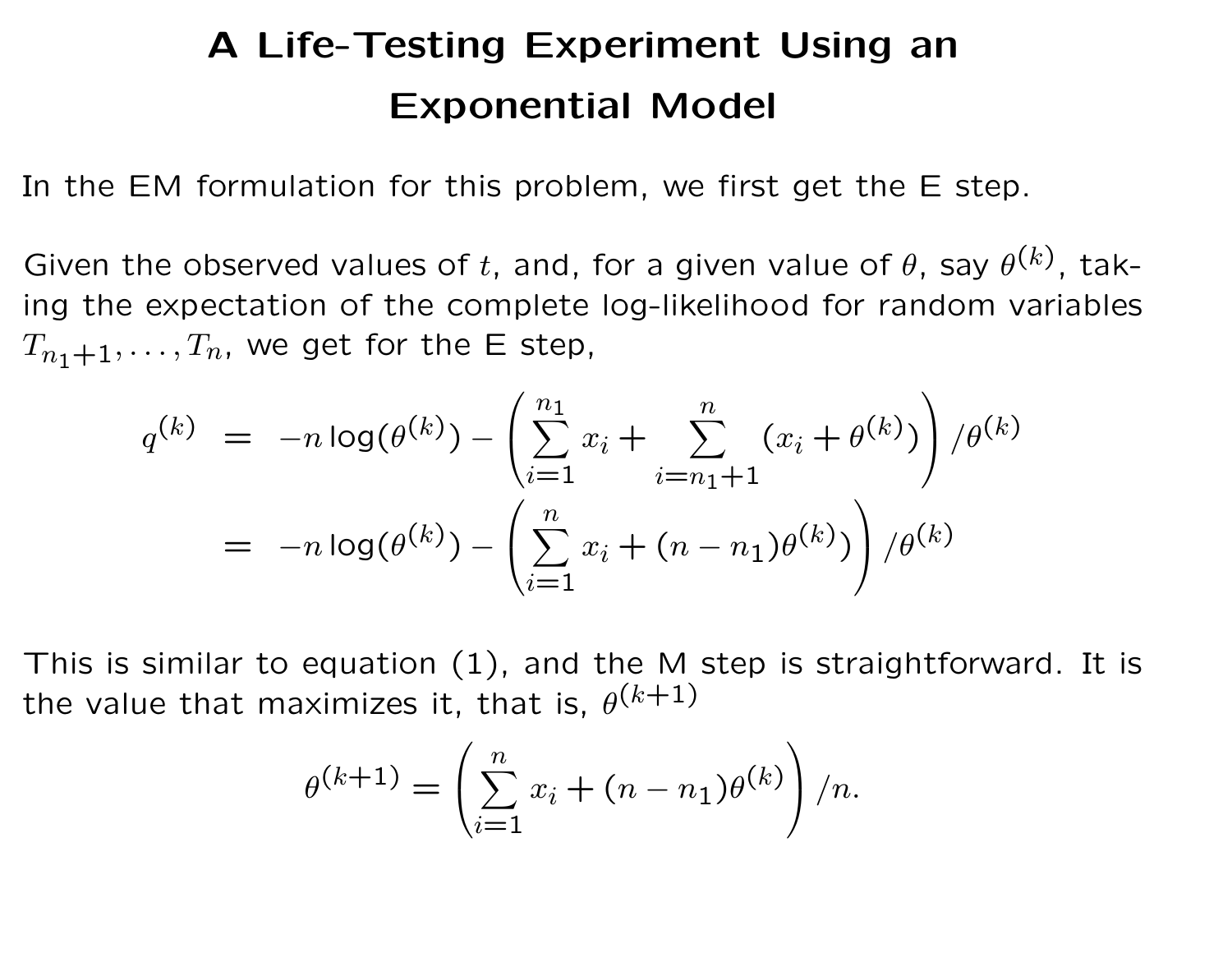## Example 3

#### A Variation of the Life-Testing Problem Using Two Experiments

Consider an experiment described by Flury and Zoppè (2000).

It is assumed that the lifetime of light bulbs follows an exponential distribution with mean  $\theta$ .

To estimate  $\theta$ , n light bulbs were tested until they all failed.

Their failure times were recorded as  $x_1, \ldots, x_n$ .

In a separate experiment,  $m$  bulbs were tested, but the individual failure times were not recorded. Only the number of bulbs,  $r$ , that had failed at time t was recorded.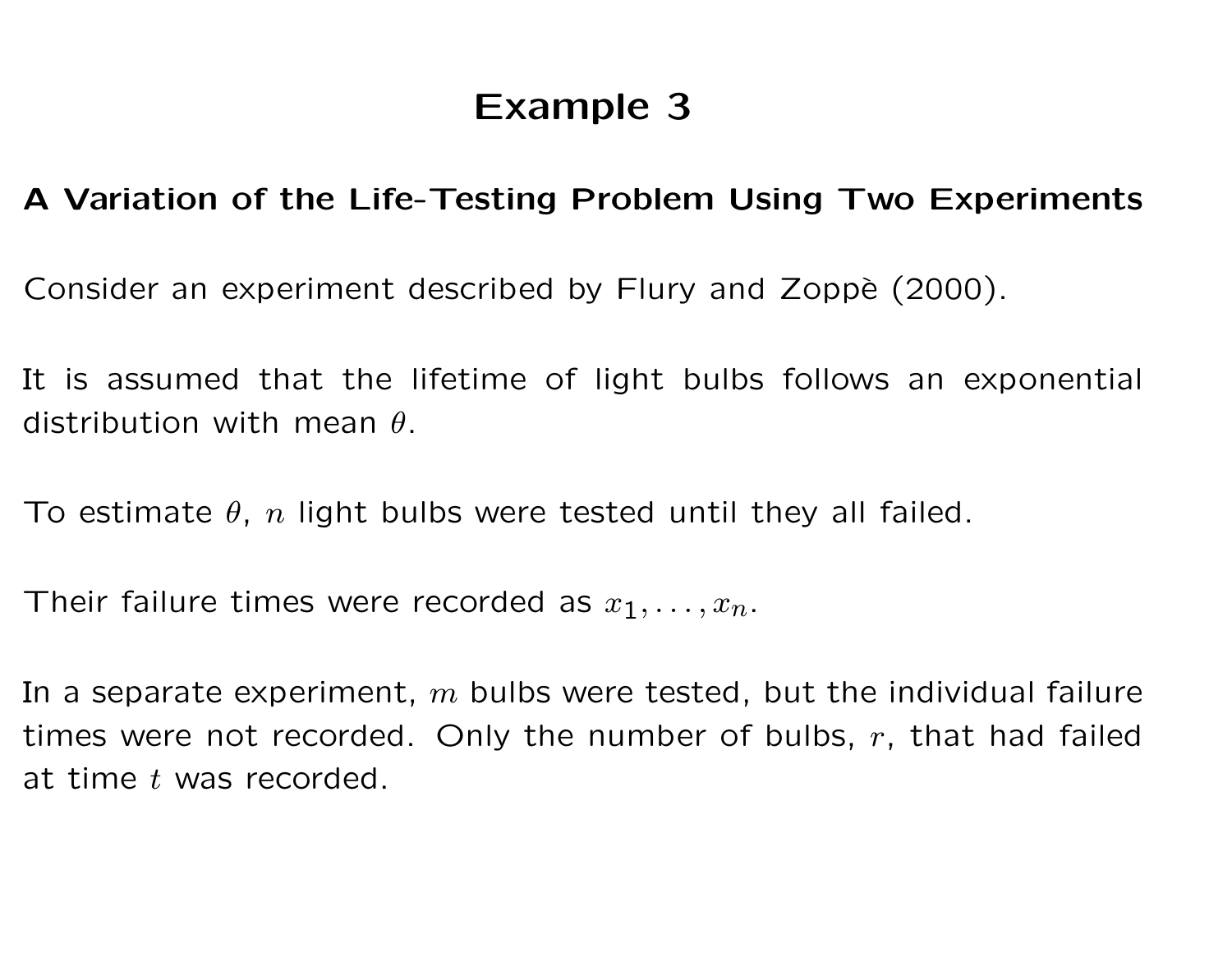The missing data are the failure times of the bulbs in the second experiment,  $u_1, \ldots, u_m$ . We have

$$
l_c(\theta \; ; \; x, u) = -n(\log \theta + \bar{x}/\theta) - \sum_{i=1}^m (\log \theta + u_i/\theta).
$$

The expected value for a bulb still burning is

 $t + \theta$ 

and the expected value of one that has burned out is

$$
\theta - \frac{t e^{-t/\theta^{(k)}}}{1 - e^{-t/\theta^{(k)}}}.
$$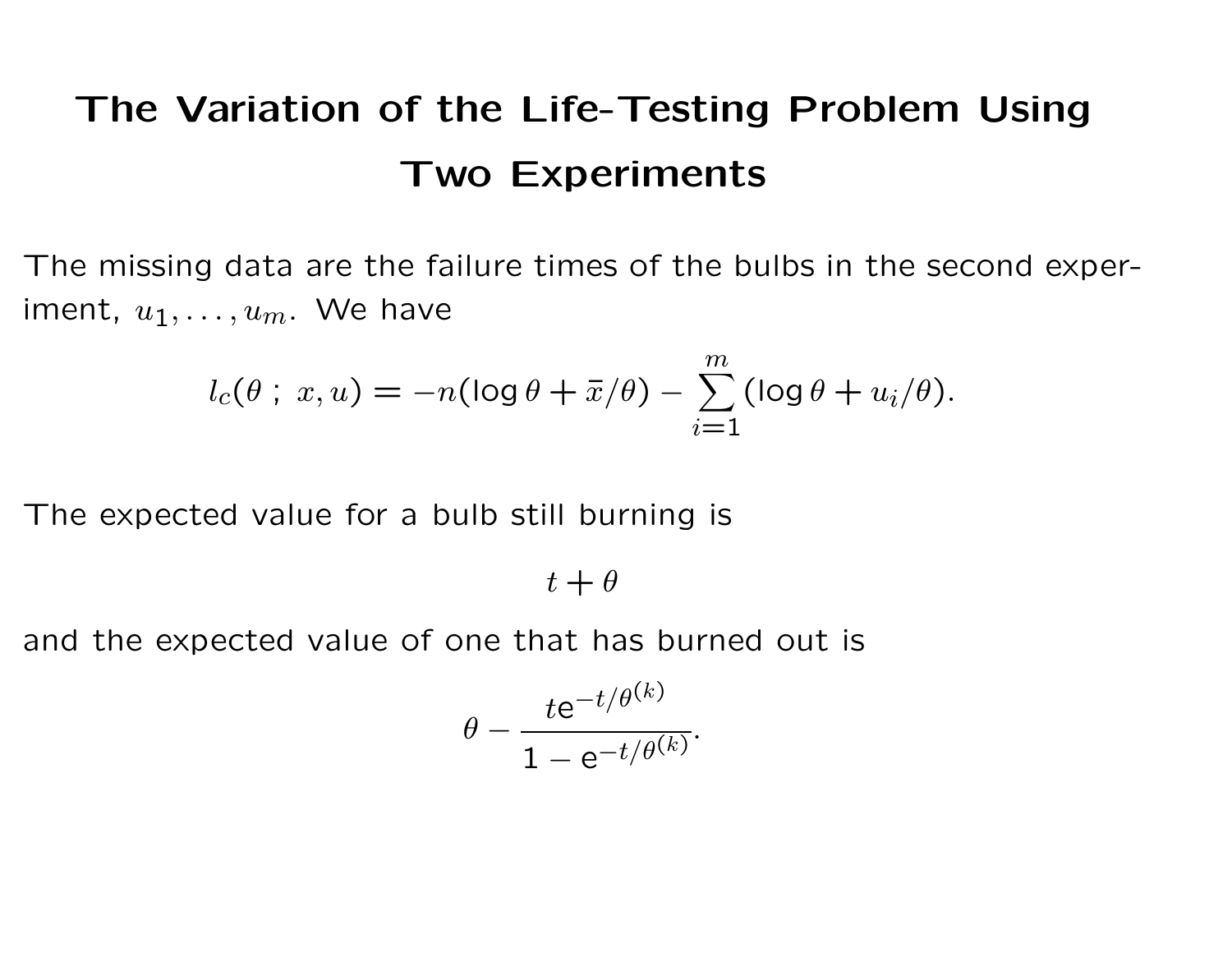Therefore, using a provisional value  $\theta^{(k)}$ , and the fact that  $r$  out of  $m$ bulbs have burned out, we have  $E_{U|x,\theta^{(k)}}(l_c)$  as

$$
q^{(k)}(x,\theta) = -(n+m)\log\theta -\frac{1}{\theta}\left(n\bar{x} + (m-r)(t+\theta^{(k)}) + r(\theta^{(k)} - th^{(k)})\right),
$$

where  $h^{\left(k\right)}$  is given by

$$
h^{(k)} = \frac{e^{-t/\theta^{(k)}}}{1 - e^{-t/\theta^{(k)}}}.
$$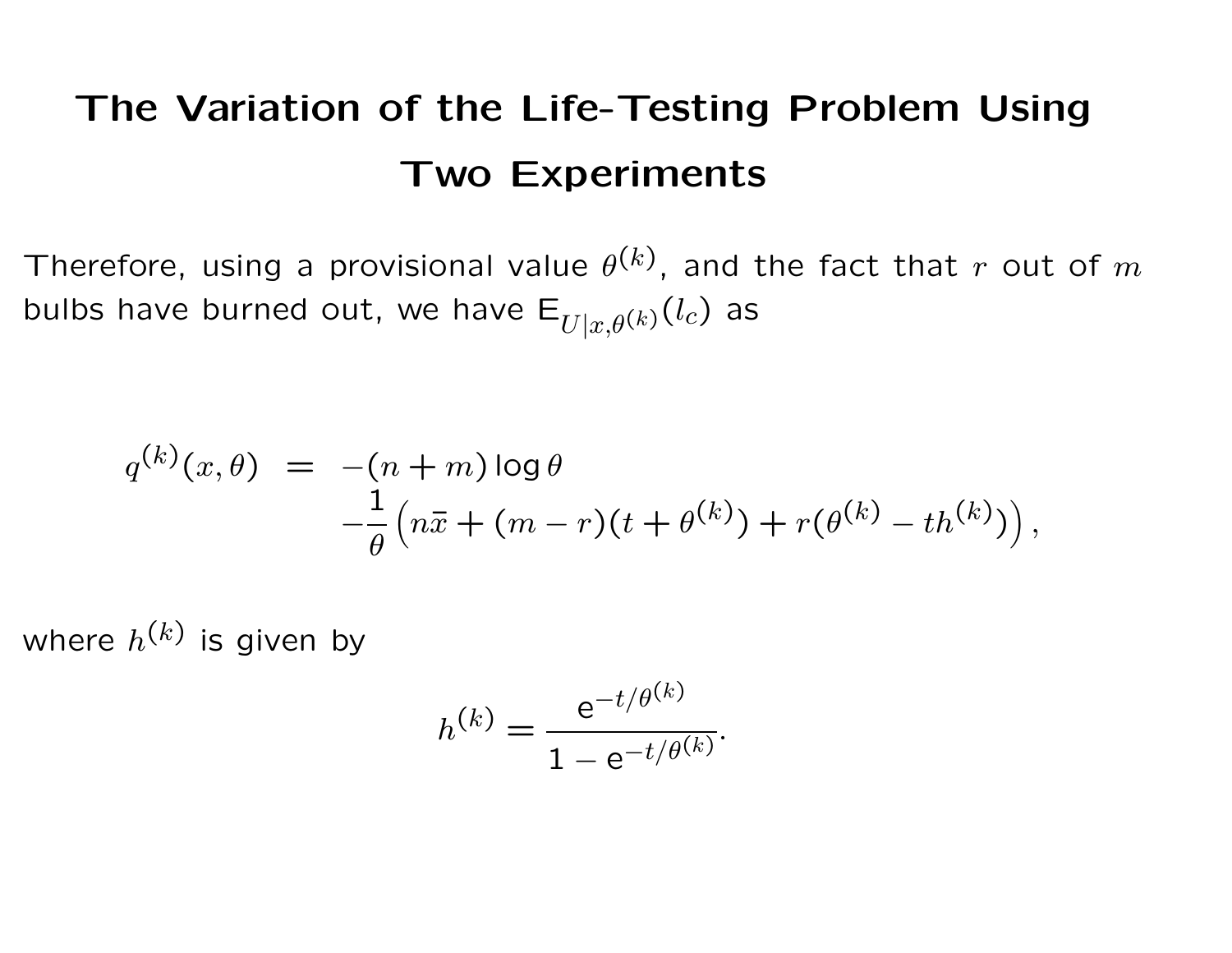The  $k^{\text{th}}$  M step determines the maximum with respect to the variable  $\theta$ , which, given  $\theta^{(k)}$ , occurs at

$$
\theta^{(k+1)} = \frac{1}{n+m} \left( n\bar{x} + (m-r)(t+\theta^{(k)}) + r(\theta^{(k)} - th^{(k)}) \right). \tag{2}
$$

Starting with a positive number  $\theta^{(0)}$ , equation (2) is iterated until convergence.

Notice that the expectation  $q^{(k)}$  does not need to be updated explicitly.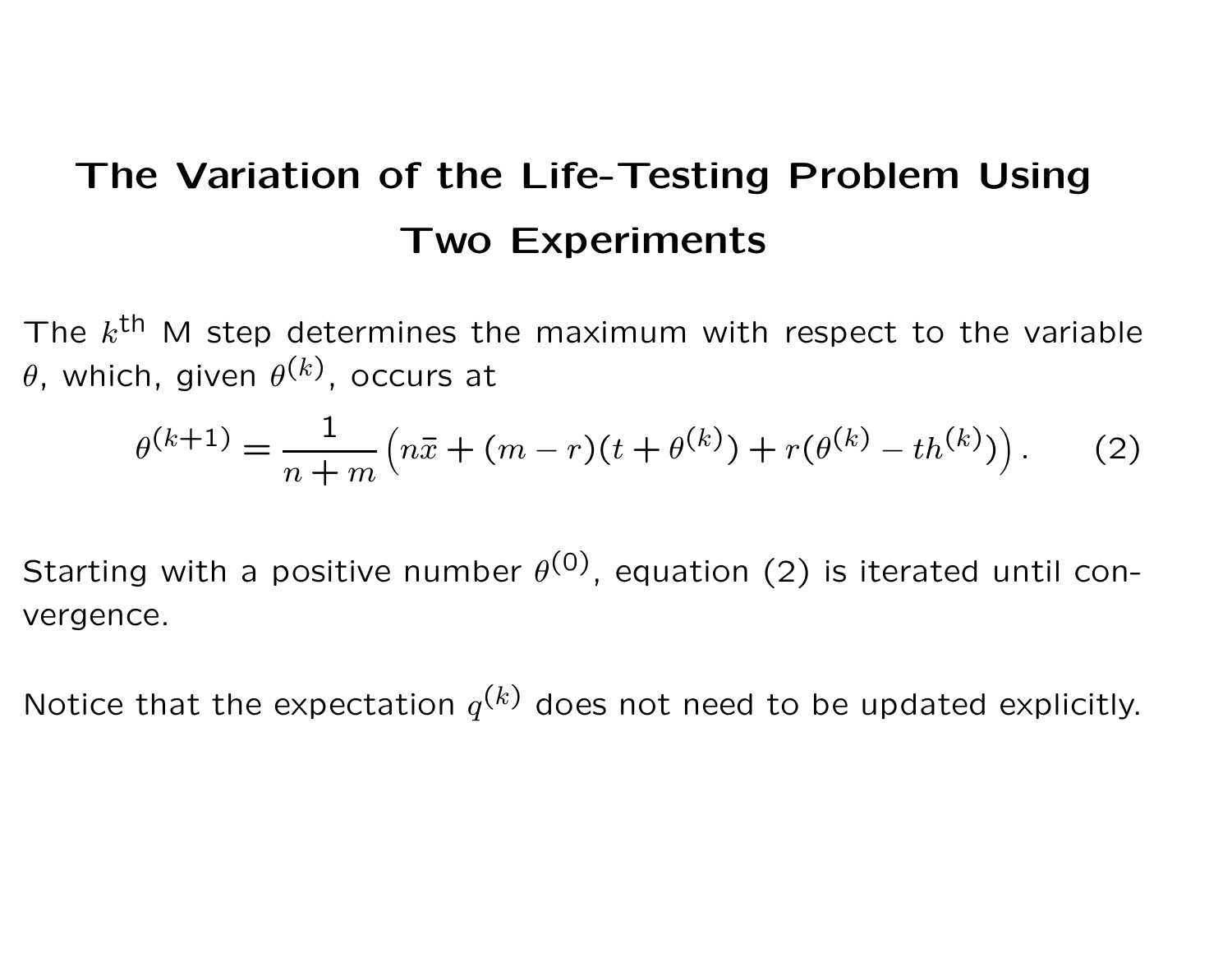To see how this works, let's generate some artificial data and try it out. Some R code to implement this is:

```
# Generate data from an exponential with theta=2, and with the second
# experiment truncated at t=3. Note that R uses a form of the
# exponential in which the parameter is a multiplier; i.e., the R
# parameter is 1/theta. Set the seed, so computations are reproducible.
set.seed(4)
n \le -100m \le -500theta \leftarrow 2
t \le -3x \leftarrow \text{resp}(n, 1/\text{theta})r <-min(which(sort(rexp(m,1/theta))>=3))-1
```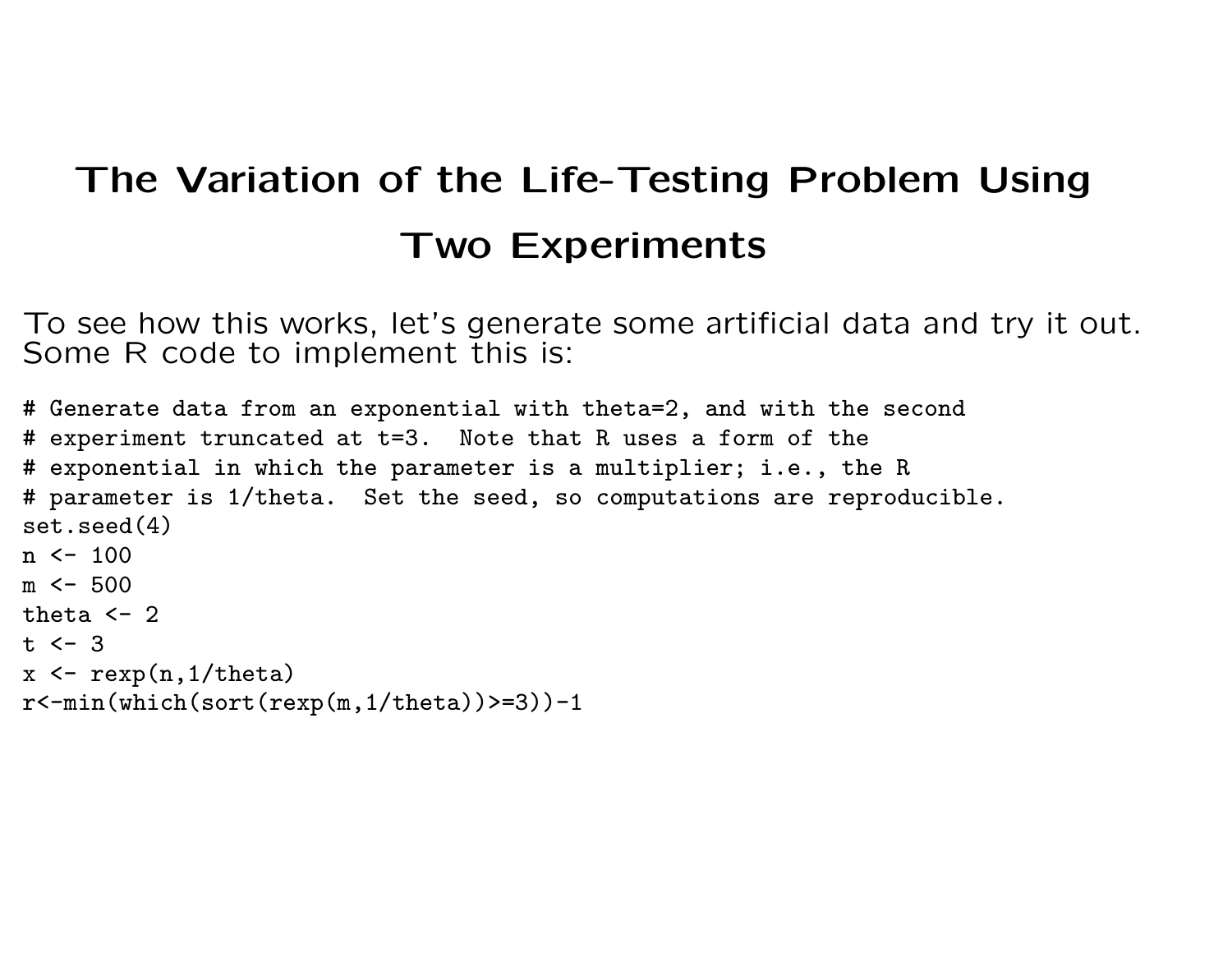Some R code to implement the EM algorithm:

```
# We begin with theta=1.
# (Note theta.k is set to theta.kp1 at the beginning of the loop.)
theta.k<-.01
theta.kp1<-1
# Do some preliminary computations.
n.xbar < -sum(x)# Then loop and test for convergence
   theta.k <- theta.kp1
   theta.kp1 \leftarrow (n.xbar +
                  (m-r)*(t+theta+a.k) +r*(theta.k-
                      t*exp(-t/theta.k)/(1-exp(-t/theta.k))
                    \lambda)/(n+m)
```
The value of  $\theta$  stabilizes to less than 0.1% change at 1.912 in 6 iterations.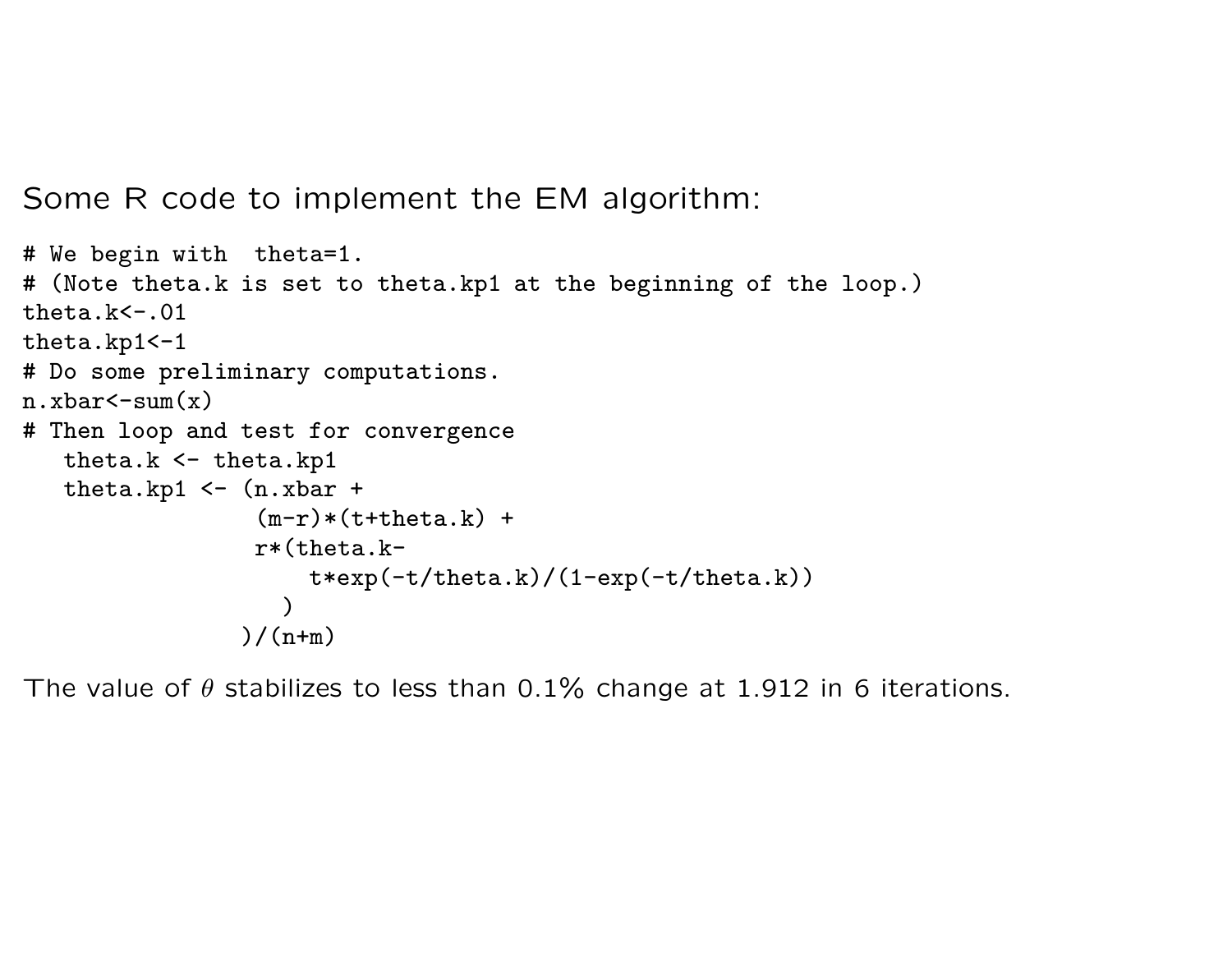This example is interesting because if we assume that the distribution of the light bulbs is uniform,  $U(0, \theta)$  (such bulbs are called "heavybulbs"!), the EM algorithm cannot be applied.

All maximum likelihood methods must be used with some care whenever the range of the distribution depends on the parameter.

In this case, however, there is another problem. It is in computing  $q^{(k)}(x,\theta)$ , which does not exist for  $\theta<\theta^{(k-1)}.$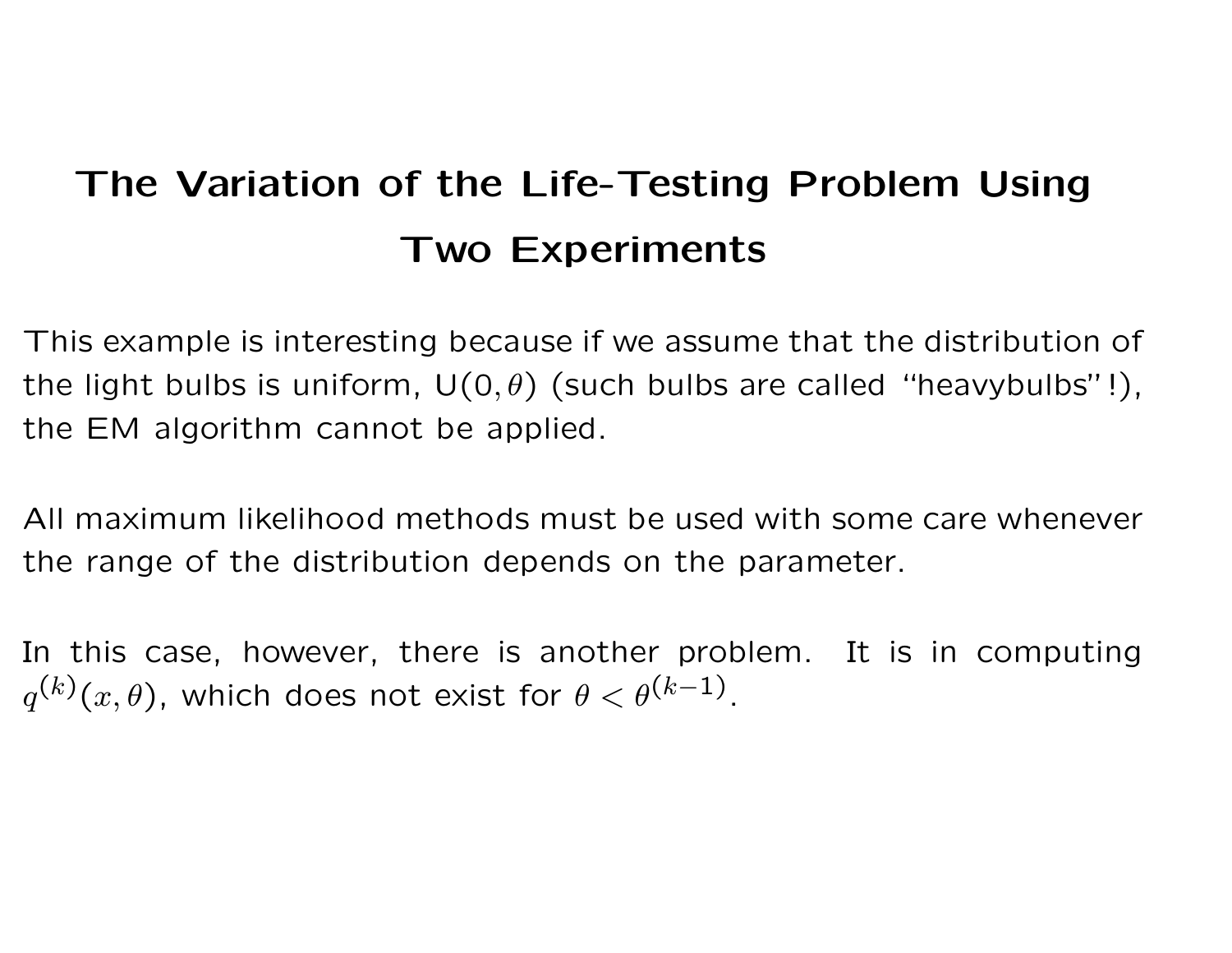### Example 4

A two-component normal mixture model can be defined by two normal distributions,  $\mathsf{N}(\mu_1, \sigma_1^2)$  and  $\mathsf{N}(\mu_2, \sigma_2^2)$ , and the probability that the random variable (the observable) arises from the first distribution is  $w$ .

The parameter in this model is the vector  $\theta = (w, \mu_1, \sigma_1^2, \mu_2, \sigma_2^2)$ . (Note that w and the  $\sigma s$  have the obvious constraints.)

The PDF of the mixture is

$$
p(x; \theta) = wp_1(x; \mu_1, \sigma_1^2) + (1 - w)p_2(x; \mu_2, \sigma_2^2),
$$

where  $p_j (x; \mu_j, \sigma_j^2)$  is the normal PDF with parameters  $\mu_j$  and  $\sigma_j^2$  $\frac{2}{j}$ . (I am just writing them this way for convenience;  $p_1$  and  $p_2$  are actually the same parametrized function of course.)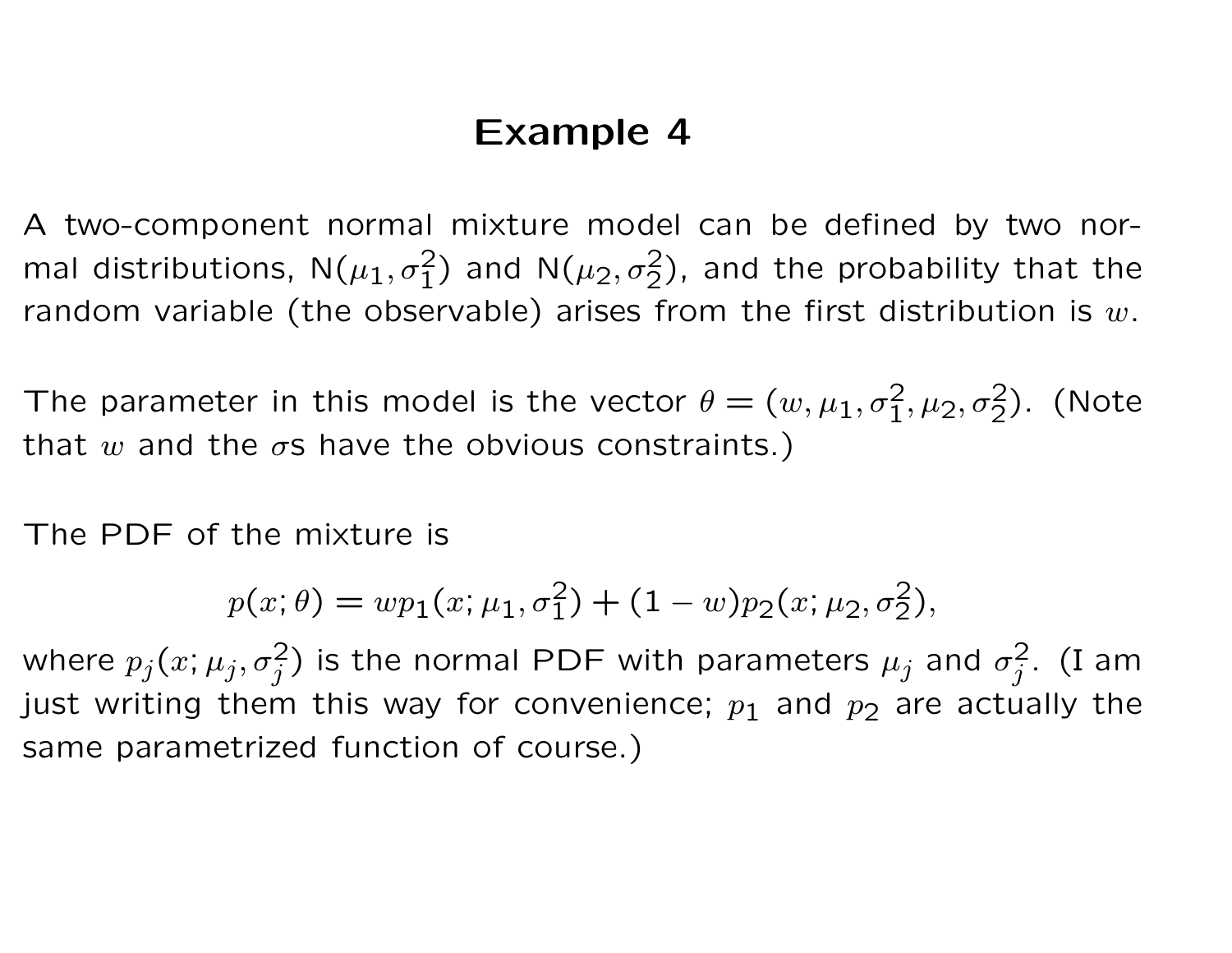### The Two-Component Mixture Model

In the standard formulation with  $C = (X, U)$ , X represents the observed data, and the unobserved  $U$  represents class membership.

For the two-class mixture model, let  $U = 1$  if the observation is from the first distribution and  $U = 0$  if the observation is from the second distribution.

The unconditional  $E(U)$  is the probability that an observation comes from the first distribution, which of course is  $w$ .

Suppose we have *n* observations on *X*,  $x = (x_1, \ldots, x_n)$ .

In the notation we have been using,  $q_i^{(k)}=q^{(k)}(x_i,\theta^{(k)})$  is the weight (or estimated probability) that the observation is in the first group.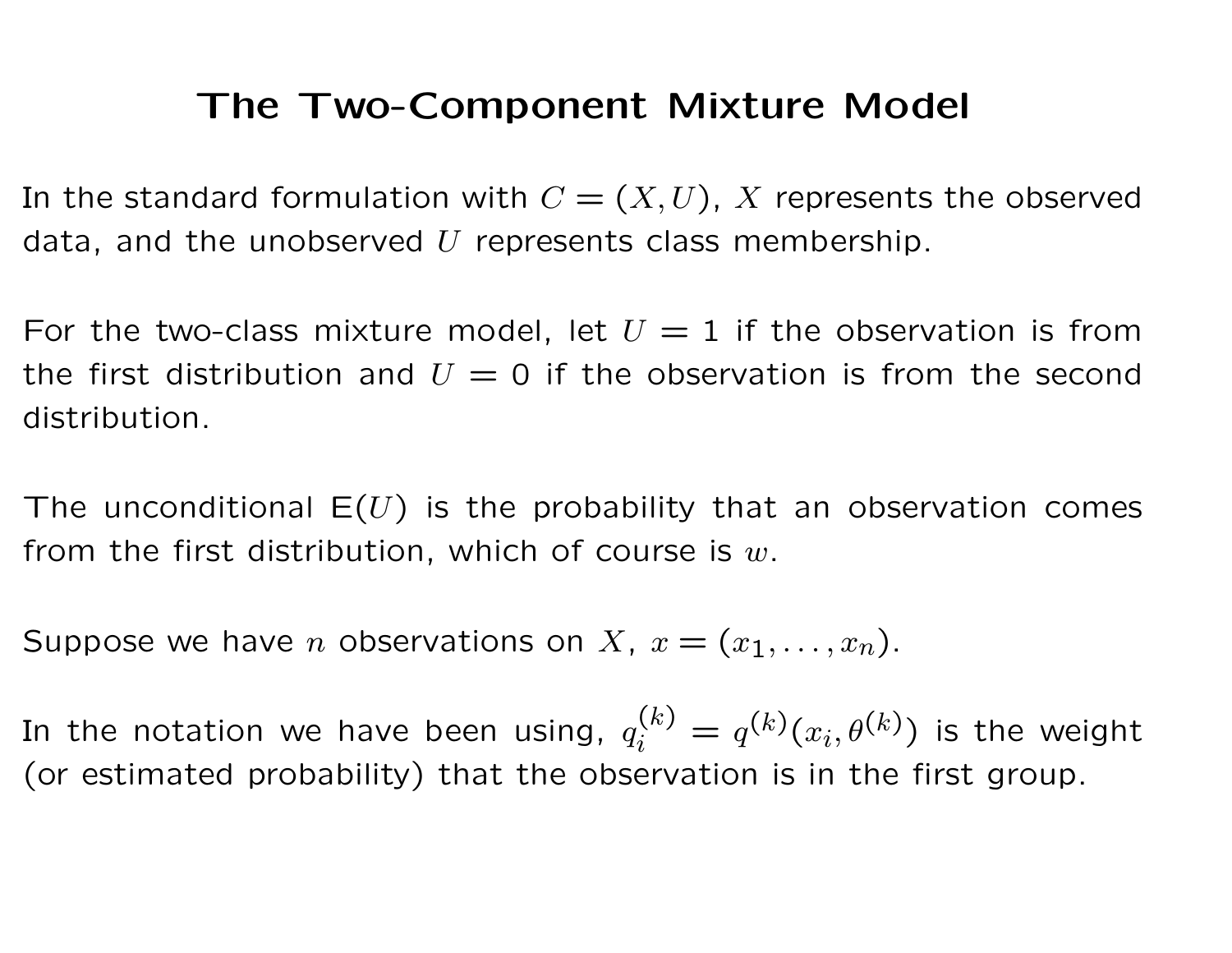## Estimation in the Two-Component Normal Mixture Model

Given a provisional value of  $\theta$ , we can compute the conditional expected value  $\mathsf{E}(U|x)$  for any realization of  $X,~x_i.$  It is merely

$$
q_i^{(k)} = E(U|x_i, \theta^{(k)}) = \frac{w^{(k)}p_1\left(x_i; \mu_1^{(k)}, \sigma_1^{2^{(k)}}\right)}{p\left(x_i; w^{(k)}, \mu_1^{(k)}, \sigma_1^{2^{(k)}}, \mu_2^{2^{(k)}}, \sigma_2^{2^{(k)}}\right)}.
$$
(3)

The M step is just the familiar MLE of the parameters:

$$
w^{(k+1)} = \frac{1}{n} \sum \mathbf{E} (U|x_i, \theta^{(k)})
$$

$$
\mu_1^{(k+1)} = \frac{1}{nw^{(k+1)}} \sum q_i^{(k)} x_i
$$

$$
\sigma_1^{2^{(k+1)}} = \frac{1}{nw^{(k+1)}} \sum q_i^{(k)} (x_i - \mu_1^{(k+1)})^2
$$

$$
\mu_2^{(k+1)} = \frac{1}{n (1 - w^{(k+1)})} \sum (1 - q_i^{(k)}) x_i
$$

$$
\sigma_2^{2^{(k+1)}} = \frac{1}{n (1 - w^{(k+1)})} \sum (1 - q_i^{(k)}) (x_i - \mu_2^{(k+1)})^2
$$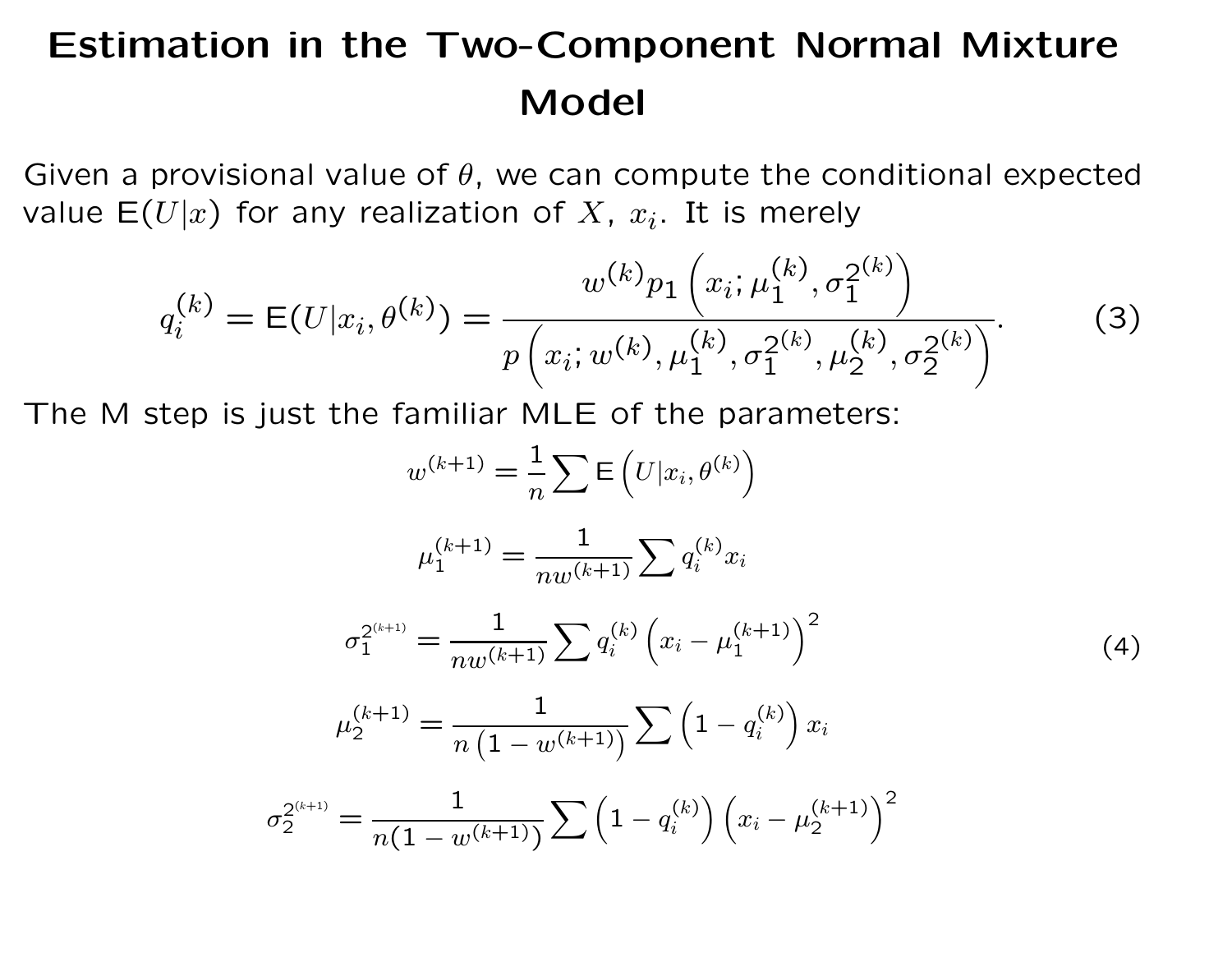To see how this works, let's generate some artificial data and try it out. Some R code to implement this is:

```
# Normal mixture. Generate data from nomal mixture with w=0.7,
# mu_1=0, sigma^2_1=1, mu_2=1, sigma^2_2=2.
# Note that R uses sigma, rather than sigma^2 in rnorm.
# Set the seed, so computations are reproducible.
set.seed(4)
n \le -300w \le -0.7mu1 \leftarrow 0sigma21 <-1mu2 \leq 5
sigma22 <-2x \leftarrow ifelse(runif(n)\left\langle w\right\ranglernorm(n,mu1,sqrt(sigma21)),rnorm(n,mu2,sqrt(sigma22)))
```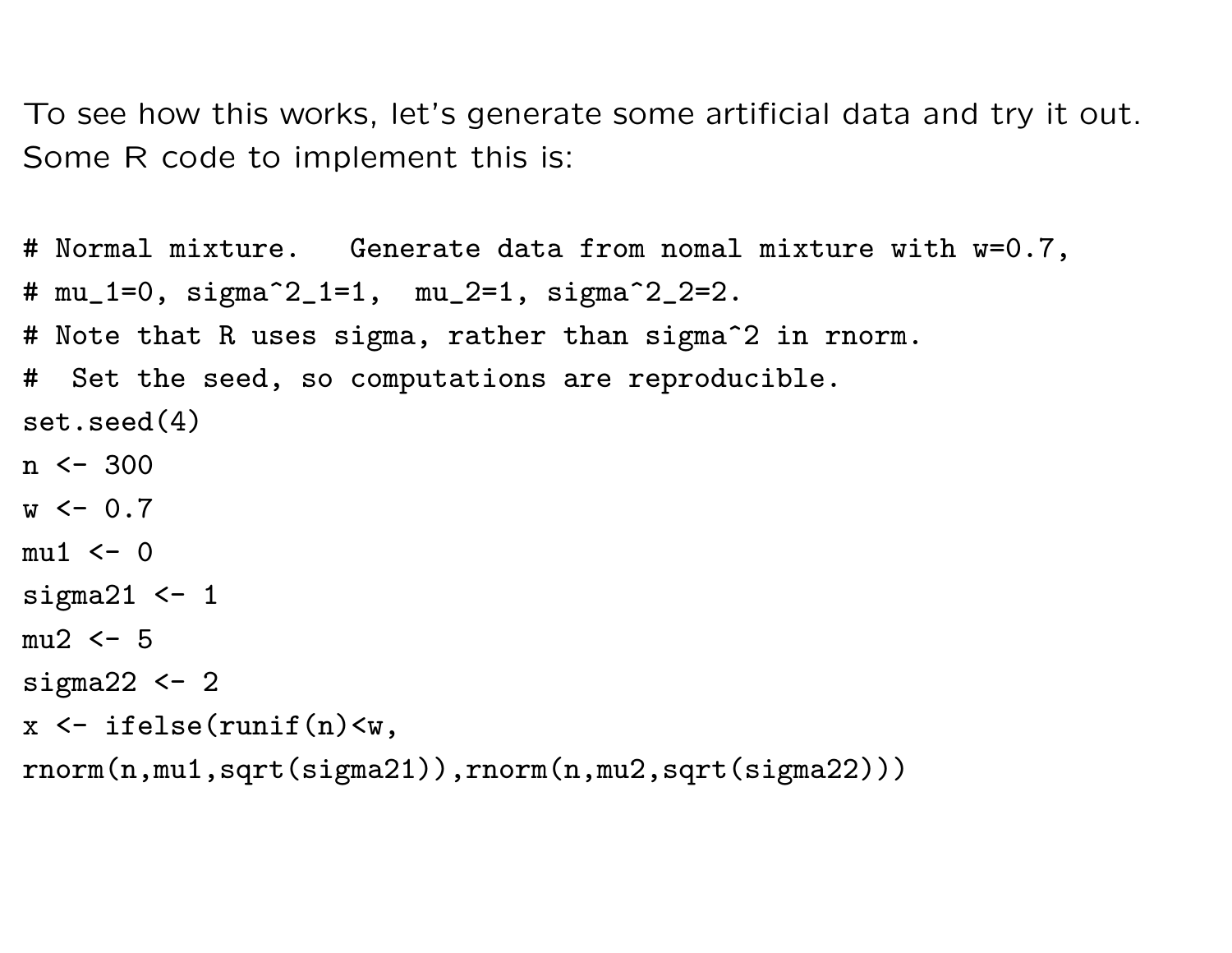First, assume that  $\mu_1$ ,  $\sigma_1^2$  $\frac{2}{1}$ ,  $\mu_2$ , and  $\sigma_2^2$  $\frac{2}{2}$  are all known.

# Initialize.

what.k $\leftarrow$ .1

what.kp $1$  <  $-$ .5

Then loop over the following

```
what.k \leq what.kp1
tmp <- what.k*dnorm(x, mu1,sqrt(sigma21))
ehat.k \leftarrow \text{tmp}/(\text{tmp}+(1-\text{what.k})*\text{dnorm}(x, mu2,\text{sqrt}(signal2)))what.kp1 <- mean(ehat.k)
```
This converges very quickly.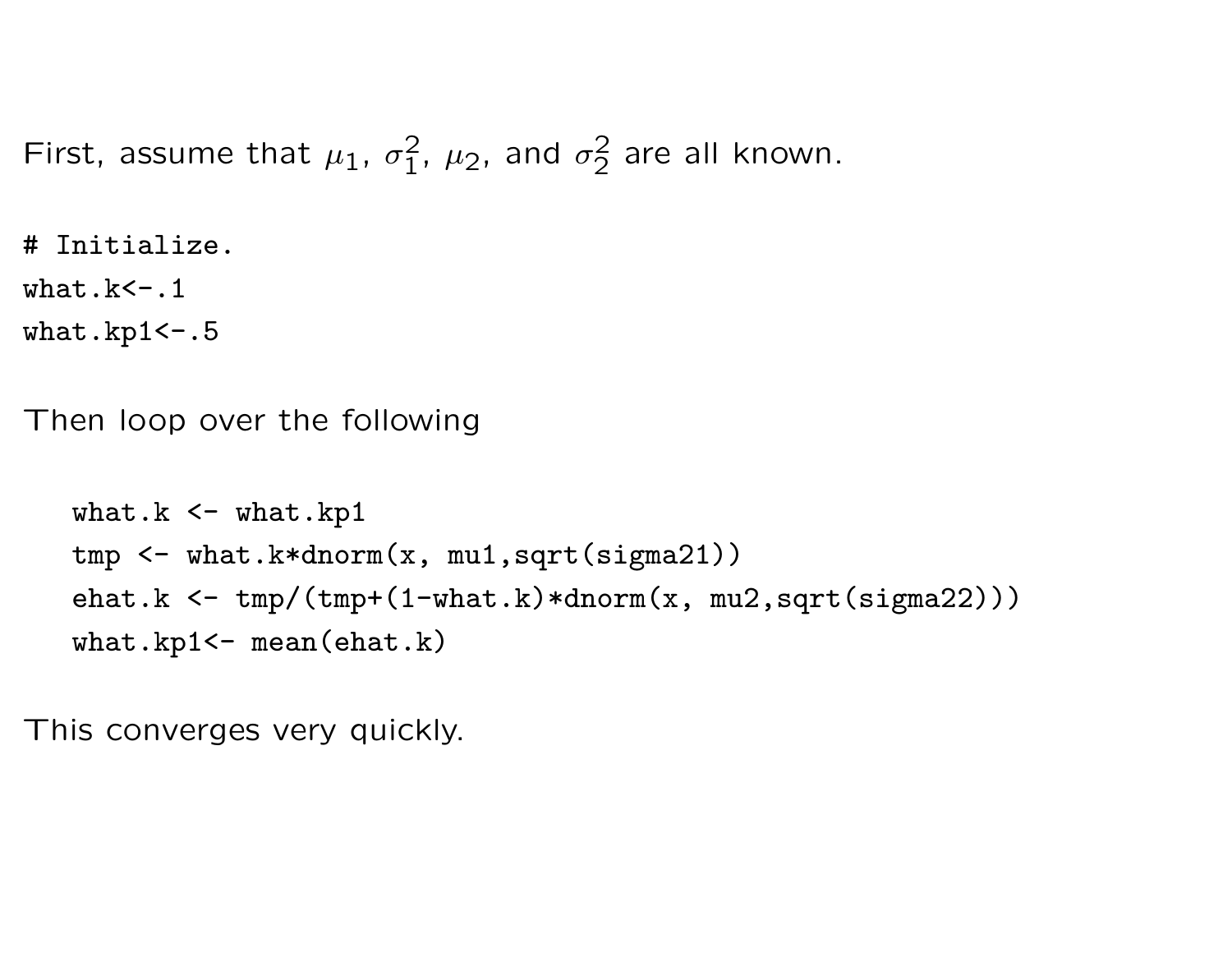Now assume all parameters are to be estimated.

```
# Initialize.
# ....
while ((theta.k-theta.kp1)%*%(theta.k-theta.kp1)+(what.k-what.kp1)^2>eps
        & iter<=maxit)
\left\{ \right.what.k \leq what.kp1
   theta.k \leq theta.kp1
   tmp \leftarrow what.k*dnorm(x, theta.k[1], sqrt(theta.k[2]))ehat.k \leq tmp/(tmp+(1-what.k)*dnorm(x, theta.k[3],sqrt(theta.k[4])))
   what.kp1<-\text{mean}(\text{ehat.k})theta.kp1[1] <- mean(ehat.k*x)/
                   max(eps1, what.kp1)
   theta.kp1[2] <- mean(ehat.k*(x-theta.kp1[1])^2)/
                   max(eps1, what.kp1)
   theta.kp1[3] <- mean((1-ehat.k)*x)/
                   max(eps1, (1-what.kp1))
   theta.kp1[4] <- mean((1-ehat.k)*(x-theta.kp1[3])^2)/
                   max(eps1, (1-what.kp1))
   iter <- iter + 1
}
```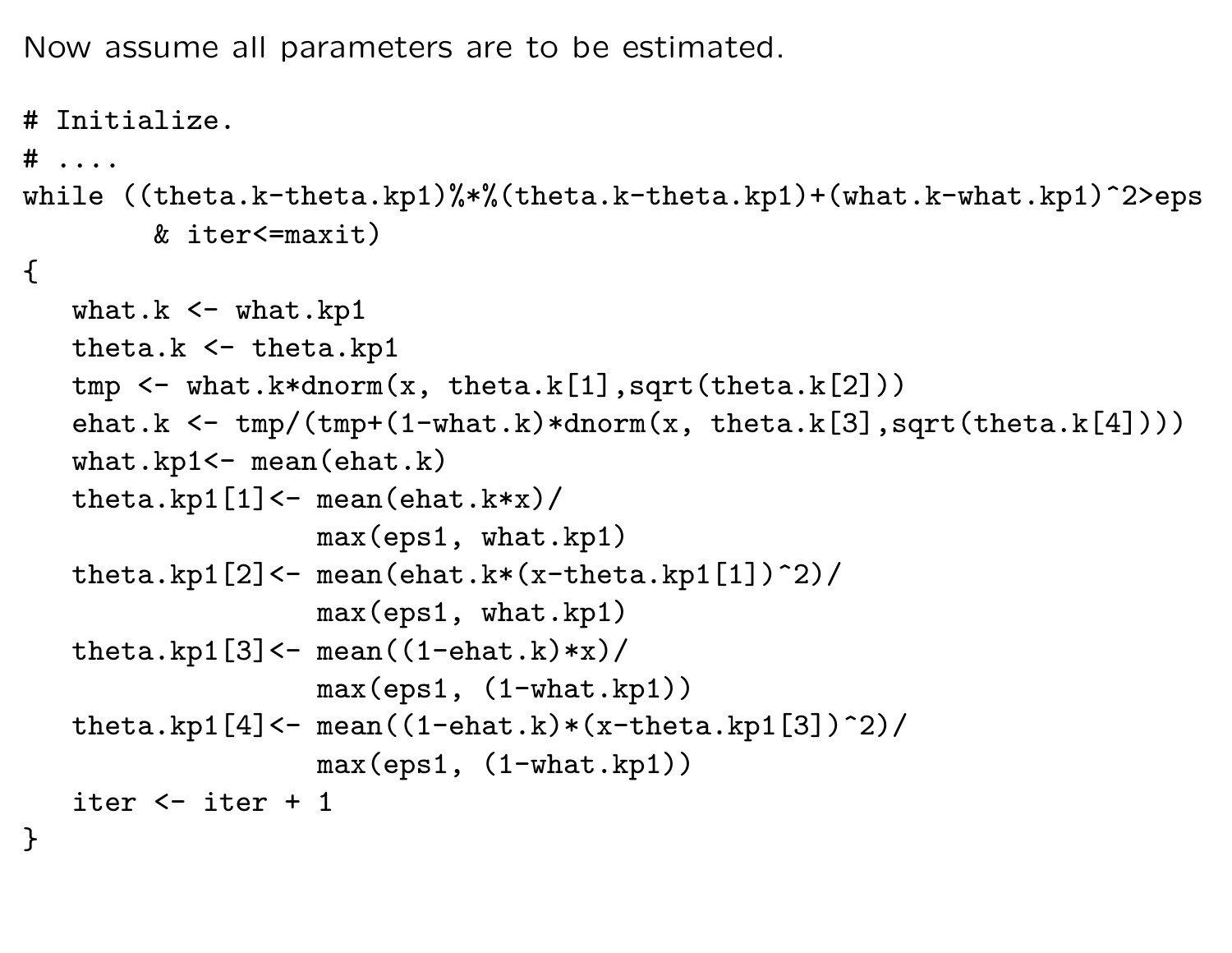### The General Mixture Model

A multi-component mixture model can be defined by specifying the individual distributions and and the probability that the random variable (the observable) arises from the each distribution.

For a mixture of g distributions, if the PDF of the  $j^{\text{th}}$  distribution is  $p_j(x; \theta_j)$ , the PDF of the mixture is

$$
p(x; \theta) = \sum_{j=1}^{g} \pi_j p_j(x; \theta_j),
$$

where  $\pi_j \geq 0$  and  $\sum_{j=1}^g \pi_j = 1$ .

The g-vector  $\pi$  is the unconditional probabilities for a random variable from the mixture.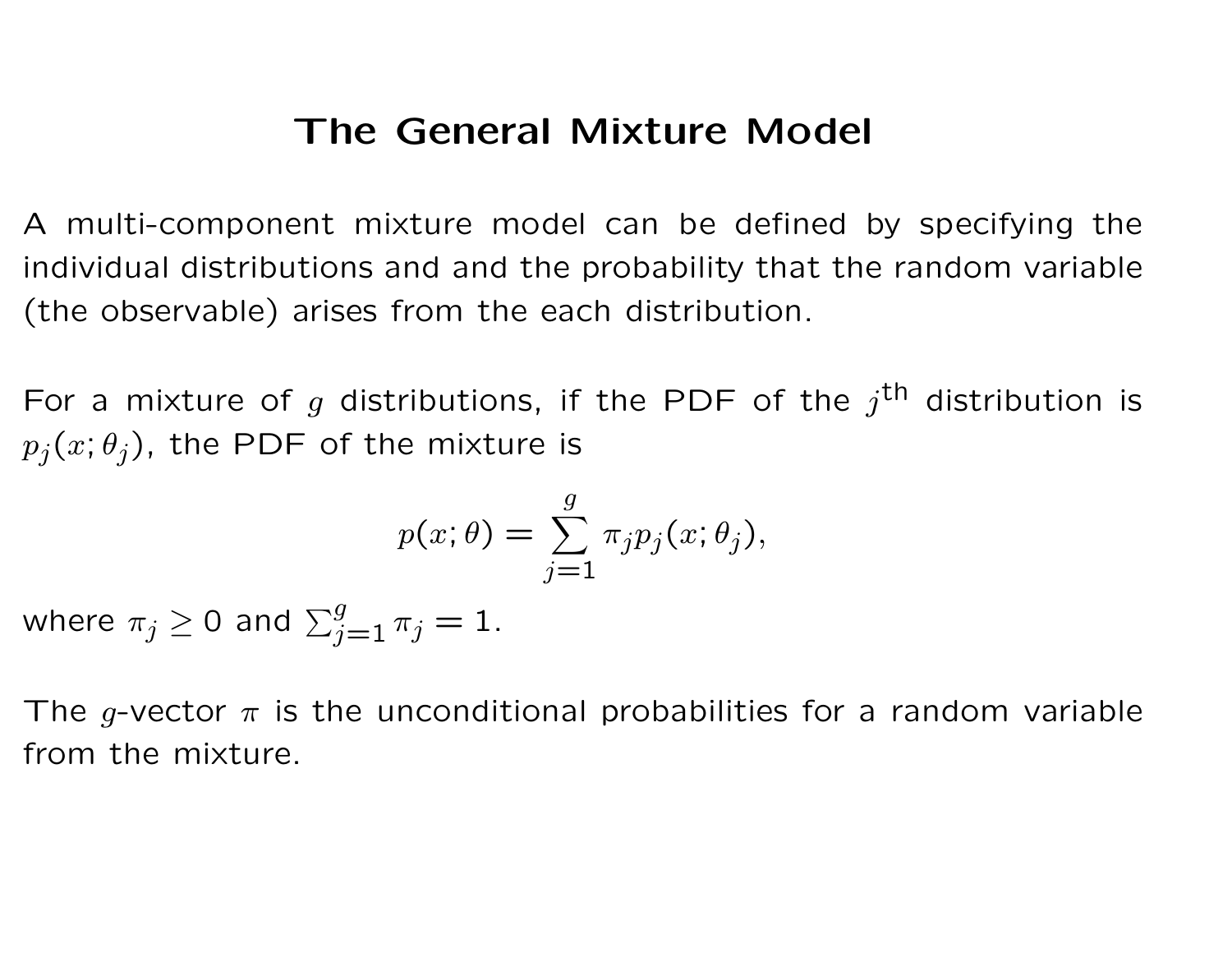### The General Mixture Model: Dummy Variables

For observations from different groups, we can use a single indicator variable to designate the group, or we can use dummy variables that take values of 0 or 1, depending on the group of a given observation.

In linear models when dummy variables are used to distinguish classes, the number of dummy variables is one less than the number of classes. This yields linearly independent column vectors in the data matrix. In mixture models, it is more convenient to use a dummy variable for each class.

For an observation in a given class, only the dummy variable for that class takes a value of 1, and all others take the value 0; thus, the sum of the dummy variables for a given observation is 1.

In a general probability mixture model, the expected value of a dummy variable is the probability that an observation comes from the group corresponding to the dummy variable.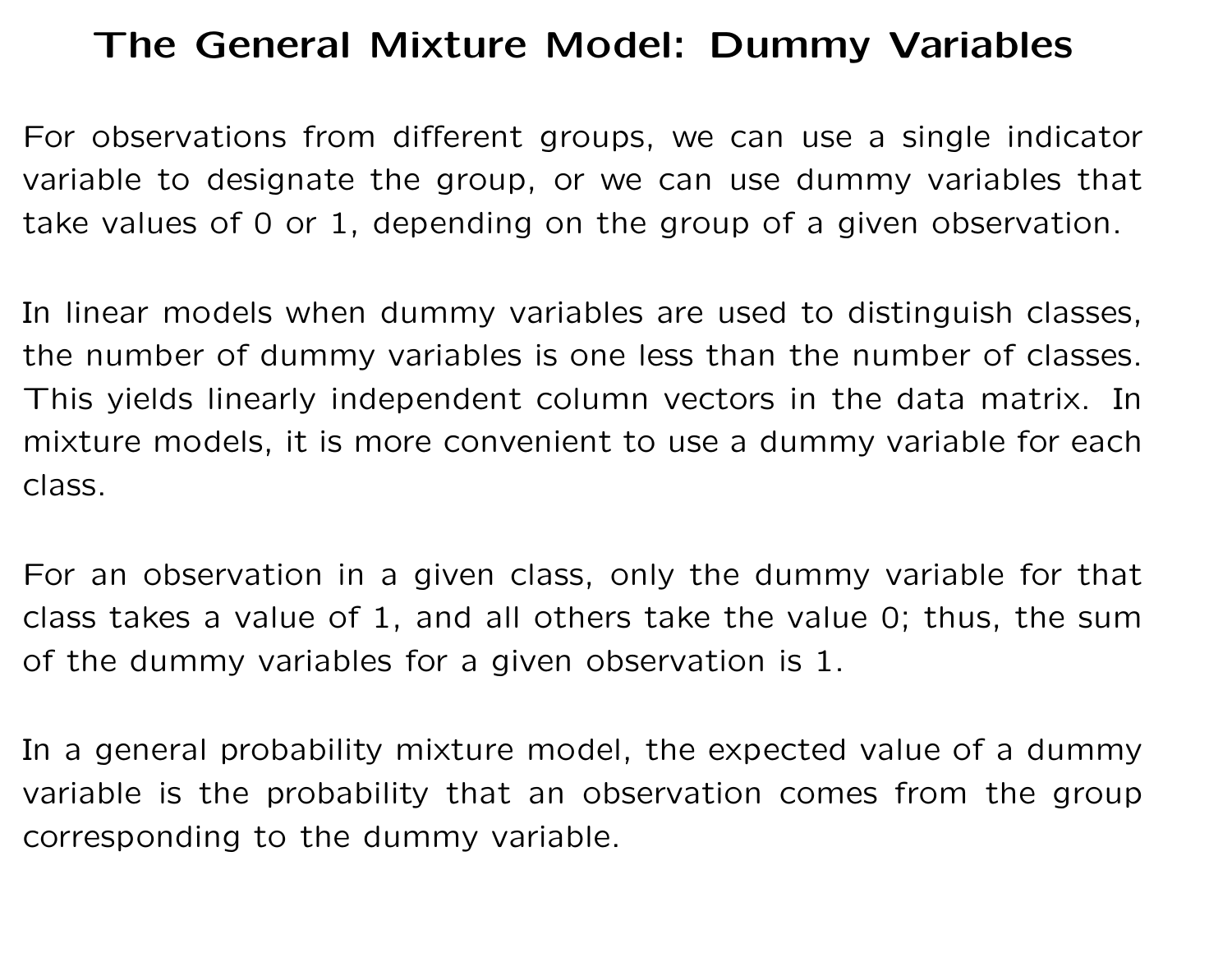### The General Mixture Model

In the formulation  $C = (X, U)$  where X represents the observed data, the unobserved U represents the  $q$ -vector of dummy variables.

The unconditional  $E(U)$  is vector of probabilities that an observation comes from the various components of the mixture distribution.

Suppose we have *n* observations on *X*,  $x = (x_1, \ldots, x_n)$ .

In the notation we have been using,  $q_{i}^{(k)}=q^{(k)}(x_{i},\theta^{(k)}),$  the conditional expectation of  $U$ , is the estimated conditional probability vector for that observation.

Given provisional values of  $\pi$  and  $\theta$ ,  $\pi^{(k)}$  and  $\theta^{(k)}$ , we can compute the conditional expected value of the  $j^{\text{th}}$  dummy variable for any realization of  $X$ ,  $x_i$ :

$$
q_{ij}^{(k)} = \mathsf{E}(U_j|x_i, \theta^{(k)}) = \frac{\pi_j^{(k)} p_j\left(x_i; \theta_j^{(k)}\right)}{p\left(x_i; \theta^{(k)}\right)}.
$$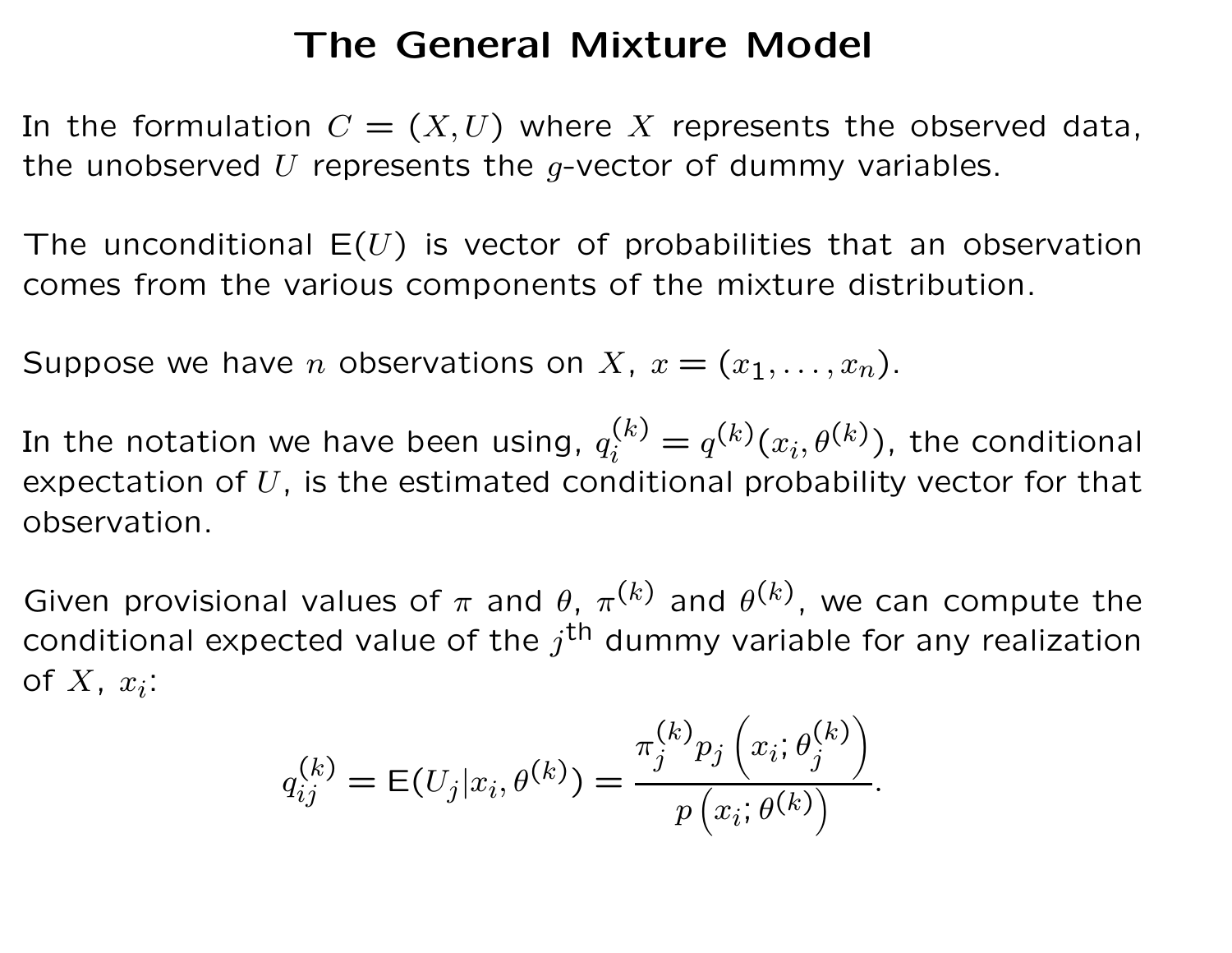#### Estimation in a General Normal Mixture Model

Given  $E(U|x, \theta^{(k)})$  as before, we can perform the M step.

First, we have, the conditional MLE for the  $g$ -vector of probabilities:

$$
\pi^{(k+1)} = \frac{1}{n} \sum_{i=1}^{n} \mathsf{E}\left(U|x_i, \theta^{(k)}\right). \tag{5}
$$

For a mixture of normal distributions,  $\theta_j = (\mu_j, \sigma_j^2)$ , that is, the mean and variance of the  $j^{\mathsf{th}}$  distribution, for the conditional MLEs, we have the weighted estimates

$$
\mu_j^{(k+1)} = \frac{1}{\pi_j^{(k+1)}} \sum_{i=1}^n q_{ij}^{(k)} x_i
$$
\n
$$
\sigma_j^{2^{(k+1)}} = \frac{1}{\pi_j^{(k+1)}} \sum_{i=1}^n q_{ij}^{(k)} \left( x_i - \mu_i^{(k+1)} \right)^2.
$$
\n(6)

These equations are similar to equations (4).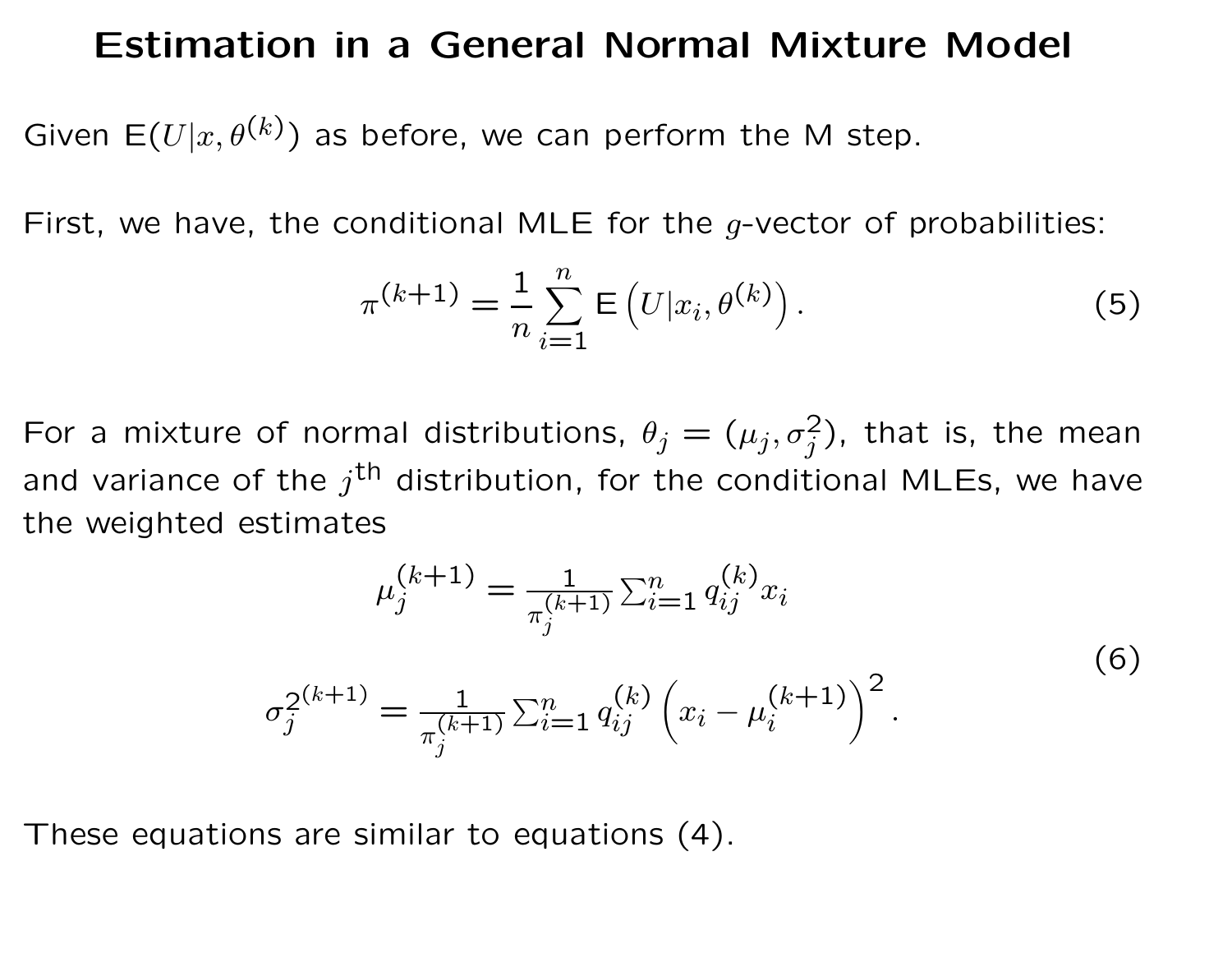To see how this works, let's generate some artificial data and try it out. Some R code to implement this is:

```
pi \leq c(0.2,0.3,0.5)
theta \leq matrix(c(0,1,2,4,5,9), nrow=2)
g \leftarrow 3n \le -1000####################################################
gp \leftarrow runif(n)x \leftarrow \text{rnorm}(n,\text{theta}[1,1], \text{sqrt}(\text{theta}[2,1]))probj \leq sum(pi[2:g])
###### Set indicator vector (not used in EM)
ind \leftarrow \text{rep}(1,n)ii \leftarrow g
######
for (j in g:2)\left\{ \right.x \leftarrow ifelse(gp>probj,x,rnorm(n,theta[1,j],sqrt(theta[2,j])))
###### Set indicator vector (not used in EM)
  ind <- ifelse(gp>probj,ind,ii)
  ii \leftarrow ii-1######
  probj <- probj-pi[j]
}
```